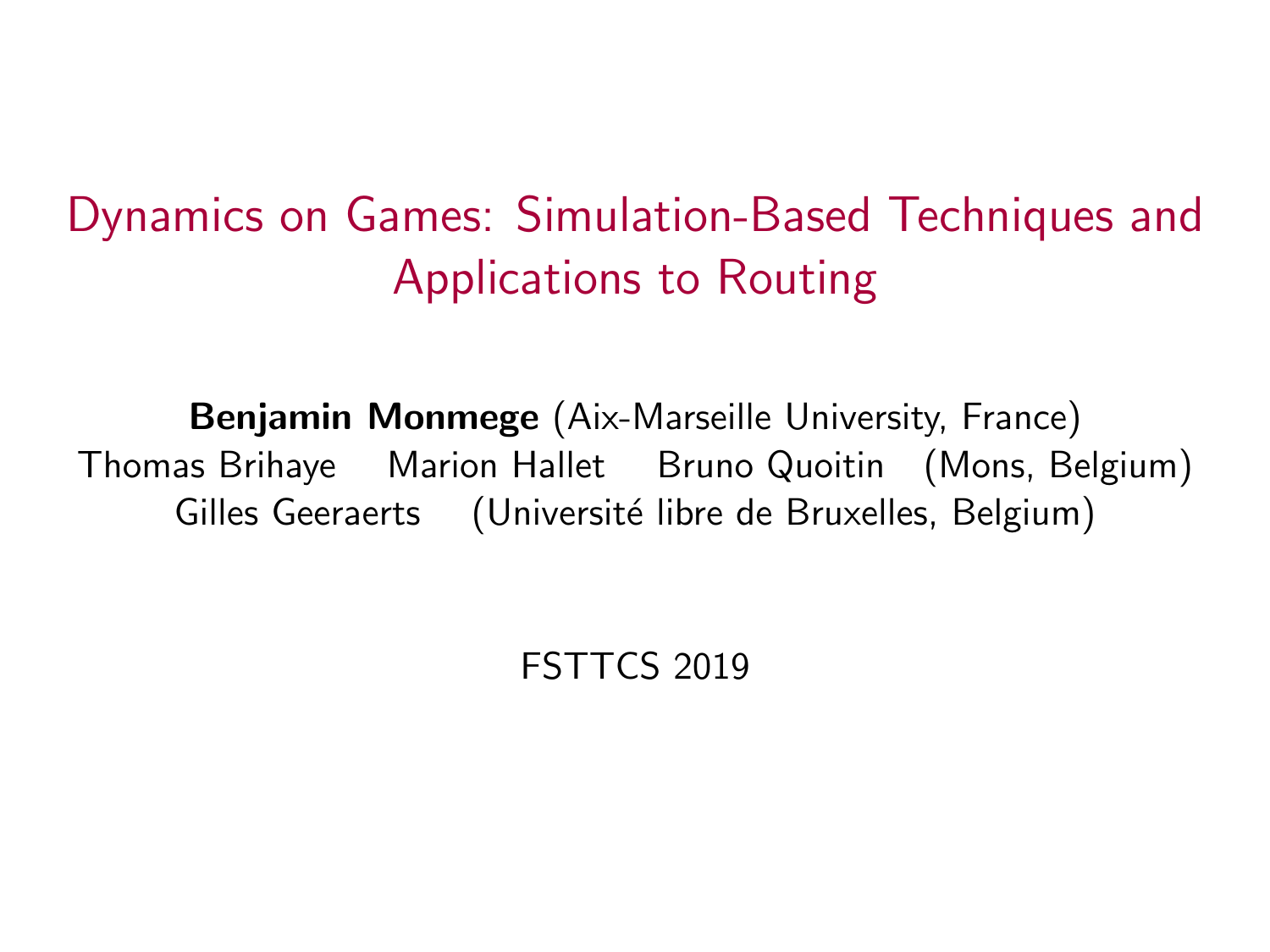<span id="page-1-0"></span>

| Static vs. Dynamic | Interdomain routing | wo dynamics | Relations | More realistic |
|--------------------|---------------------|-------------|-----------|----------------|
|                    |                     |             |           |                |

# Static approach



|  | $\begin{pmatrix} R & (0,0) & (-1,1) & (-1,1) \\ (1,-1) & (0,0) & (-1,1) \\ (-1,1) & (1,-1) & (0,0) \end{pmatrix}$ |
|--|-------------------------------------------------------------------------------------------------------------------|

### Classical game theory

Players are

- Clever: they reason perfectly;
- Rational: they want to maximize their payoff;
- Selfish: they only bother about their own payoff.

Notions of equilibrium (Nash Equilibria, Subgame Perfect Equilibria. . . )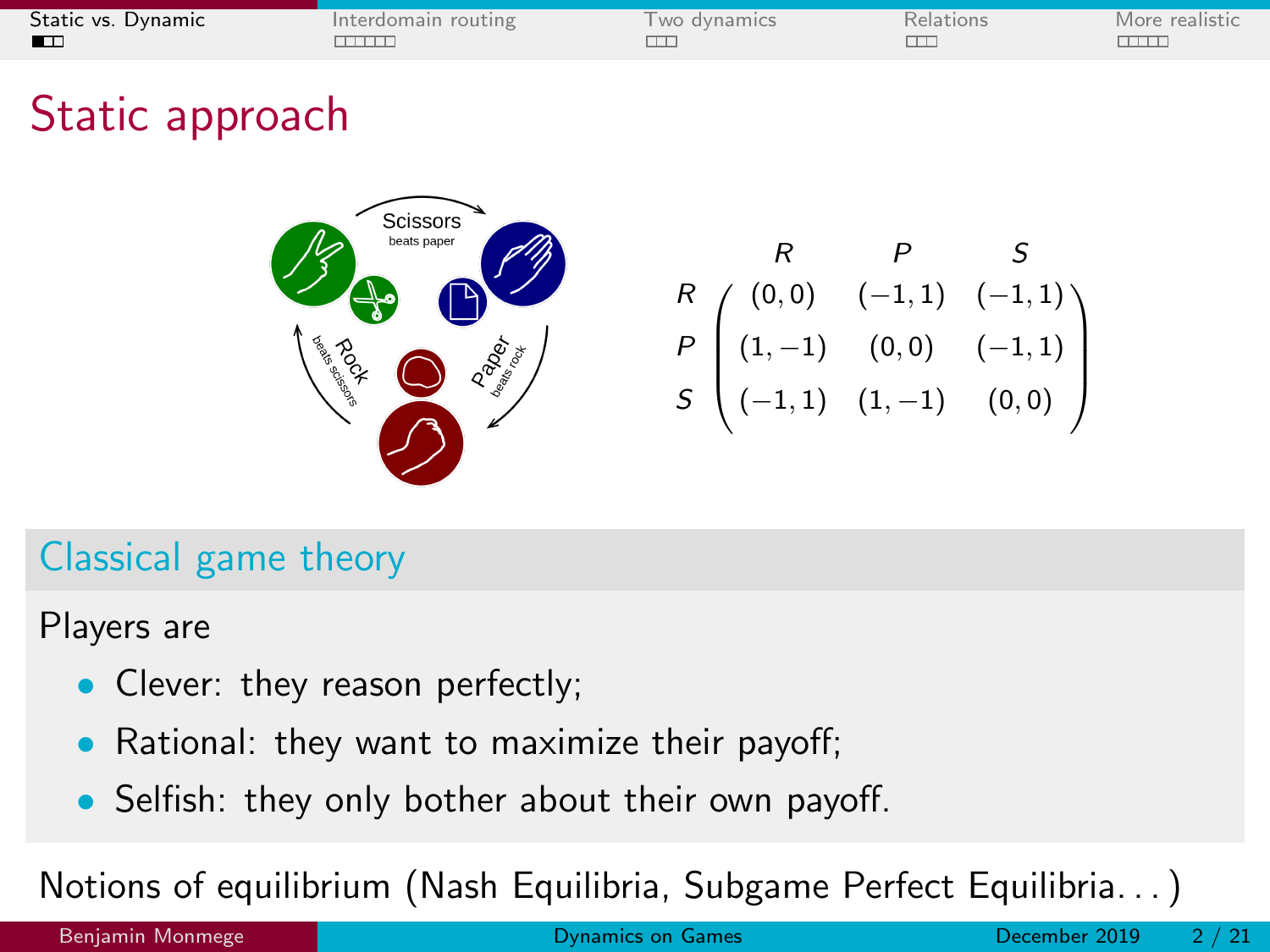| Static vs. Dynamic | Interdomain routing | wo dynamics | Relations | More realistic |
|--------------------|---------------------|-------------|-----------|----------------|
| ПT                 |                     |             |           |                |

### If we discover a new game

• Find immediately a good strategy is concretely impossible.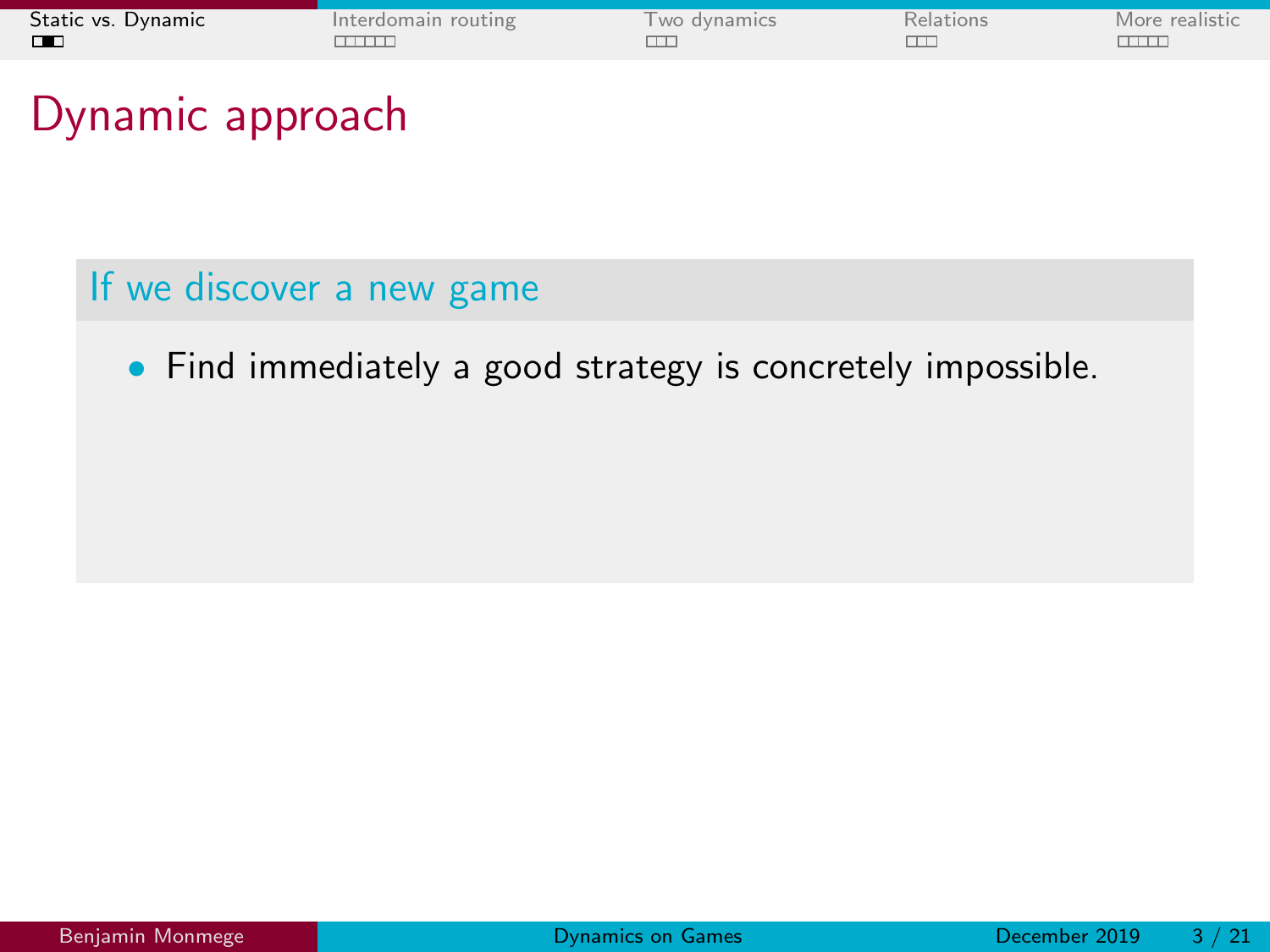| Static vs. Dynamic | Interdomain routing | wo dynamics | Relations | More realistic |
|--------------------|---------------------|-------------|-----------|----------------|
| ПT                 |                     |             |           |                |

- Find immediately a good strategy is concretely impossible.
- If we play several times, we will improve our strategy.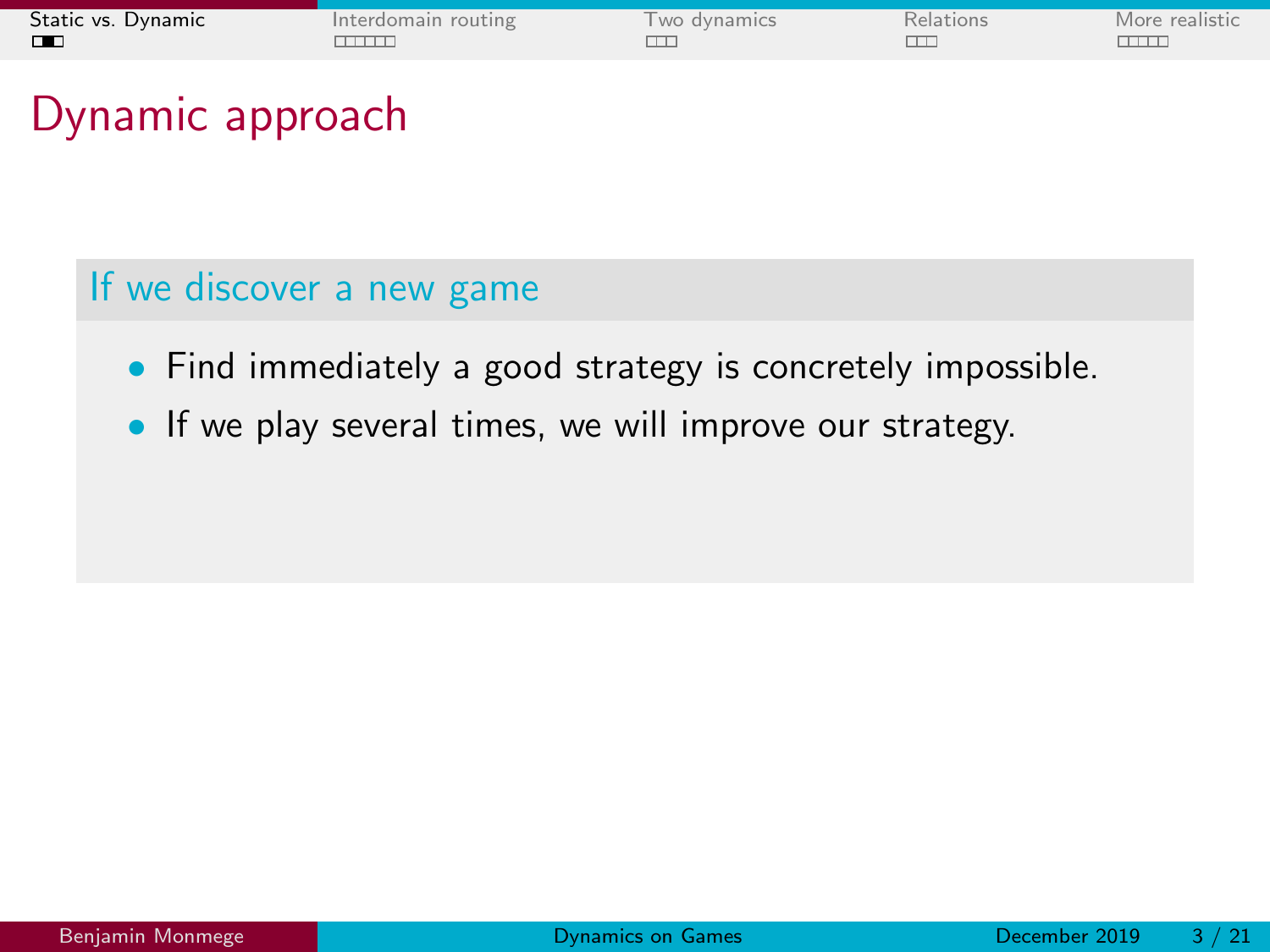| Static vs. Dynamic | Interdomain routing | wo dynamics | Relations | More realistic |
|--------------------|---------------------|-------------|-----------|----------------|
| ПT                 |                     |             |           |                |

- Find immediately a good strategy is concretely impossible.
- If we play several times, we will improve our strategy.
- With enough different plays, will we eventually stabilize?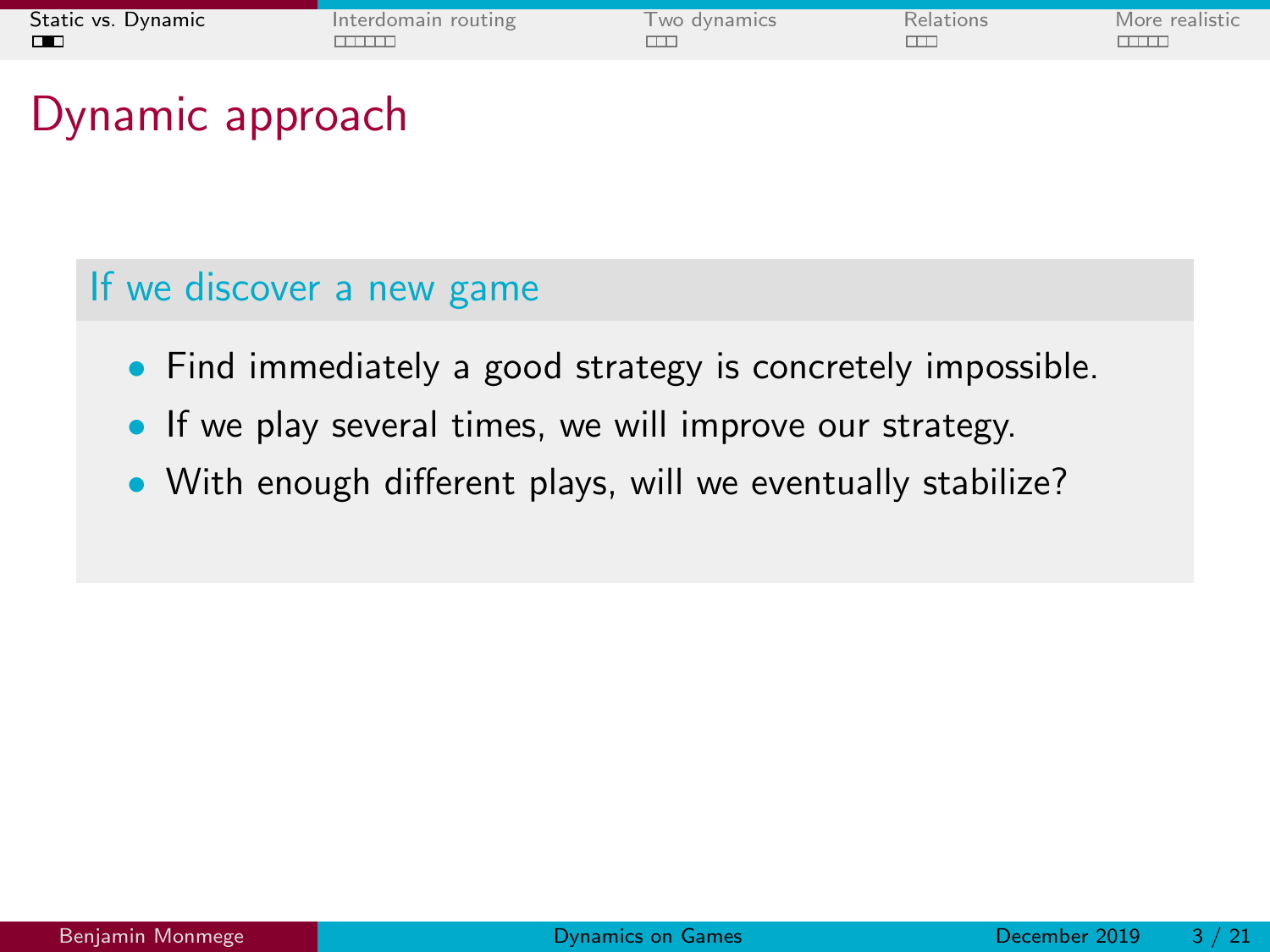| Static vs. Dynamic | Interdomain routing | wo dynamics | Relations | More realistic |
|--------------------|---------------------|-------------|-----------|----------------|
| ПT                 |                     |             |           |                |

- Find immediately a good strategy is concretely impossible.
- If we play several times, we will improve our strategy.
- With enough different plays, will we eventually stabilize?
- If so, will this strategy be a *good* strategy?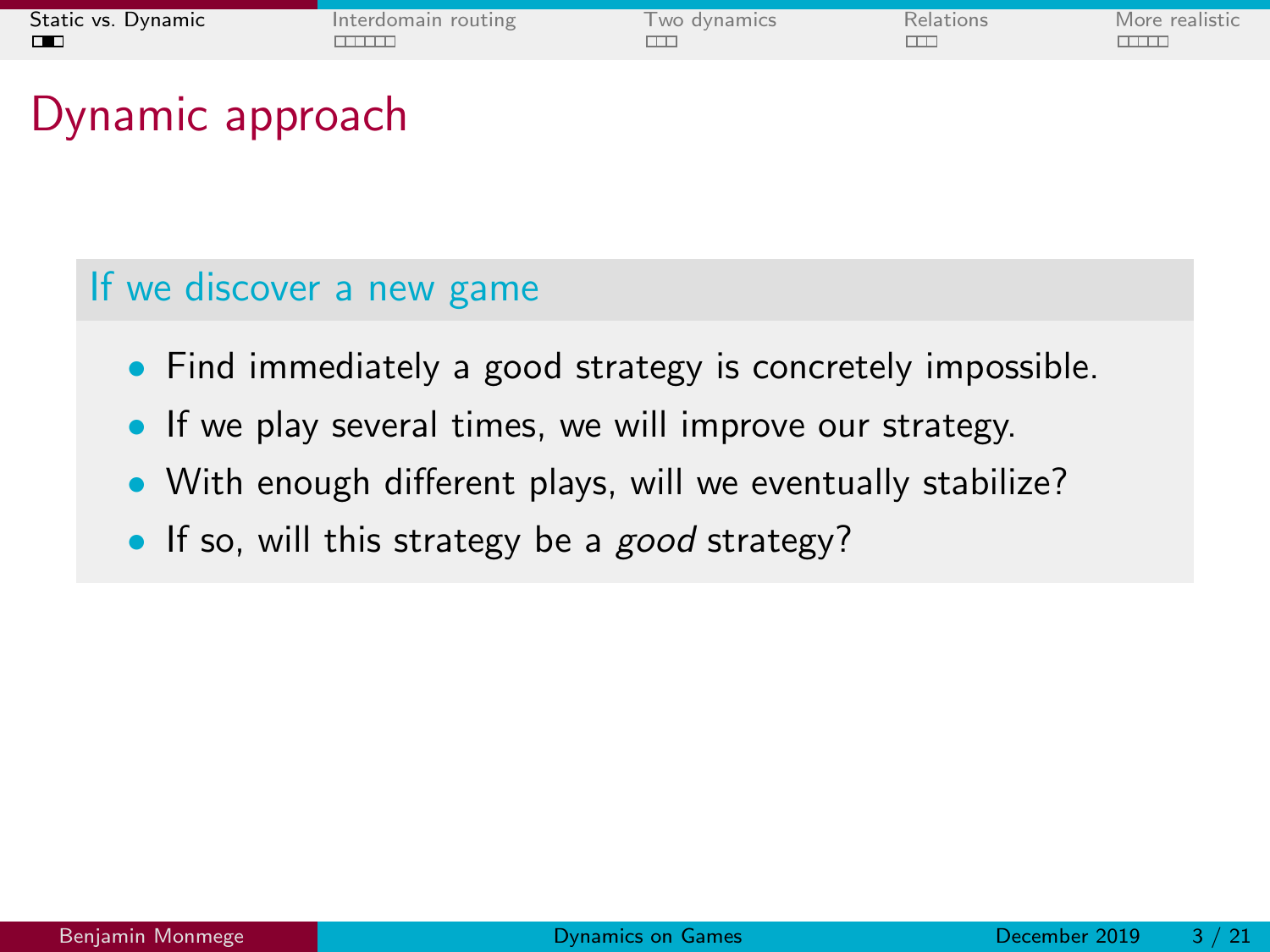| Static vs. Dynamic | Interdomain routing | wo dynamics | Relations | More realistic |
|--------------------|---------------------|-------------|-----------|----------------|
| ПT                 |                     |             |           |                |

- Find immediately a good strategy is concretely impossible.
- If we play several times, we will improve our strategy.
- With enough different plays, will we eventually stabilize?
- If so, will this strategy be a *good* strategy?
- $\rightarrow$  Learning in games (e.g. fictitious play)
- $\rightarrow$  Strategy improvement (e.g. in parity games)
- $\rightarrow$  Evolutionary game theory (continuous time)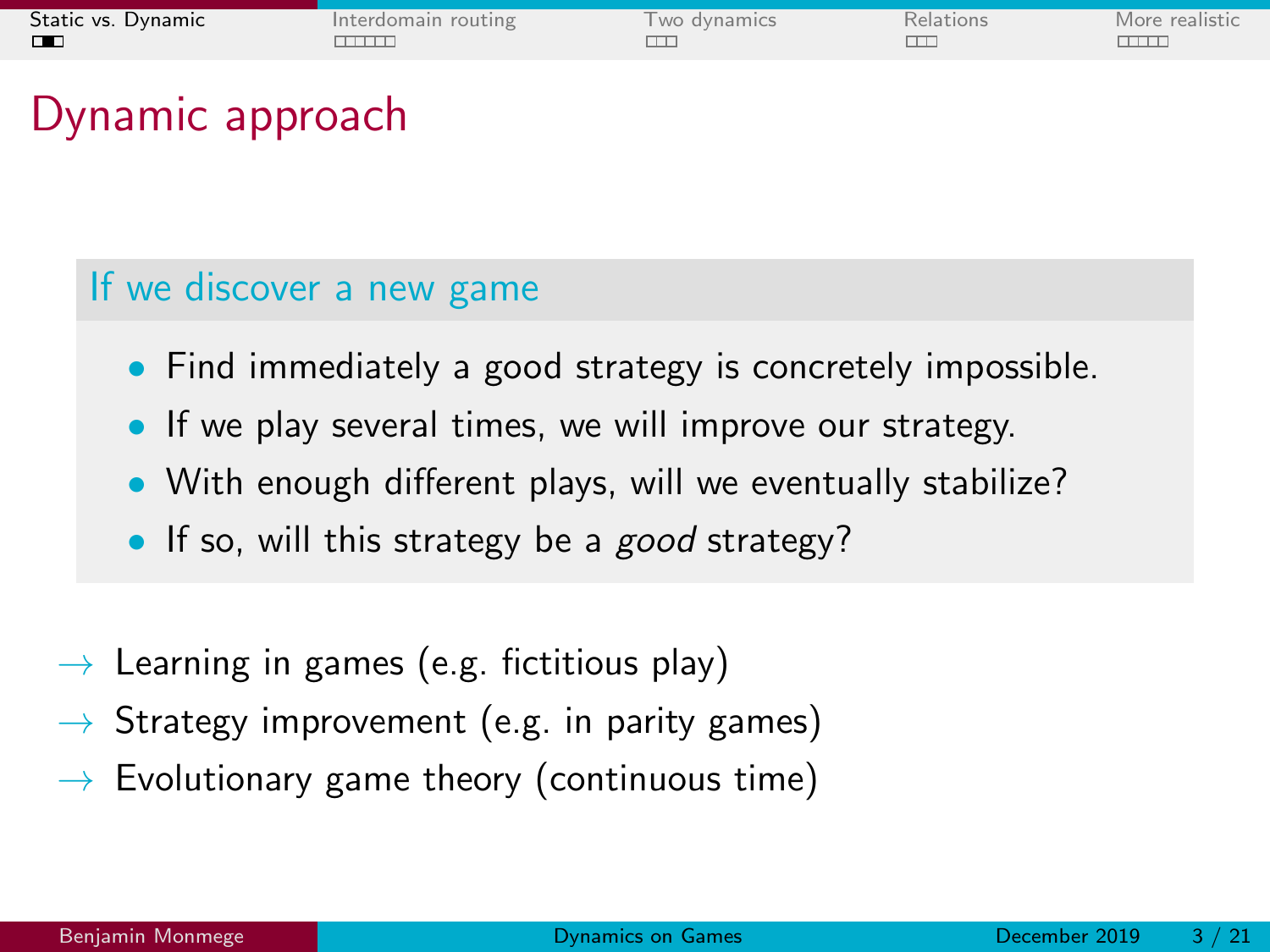| Static vs. Dynamic | Interdomain routing | wo dynamics | Relations | More realistic |
|--------------------|---------------------|-------------|-----------|----------------|
| $\Box$             |                     |             |           |                |

**Equivalence** 

Static approach **Dynamic approach** 

Equilibria <**WWWW** Stable Points



Picture taken from Evolutionnary game theory by W. H. Sandholm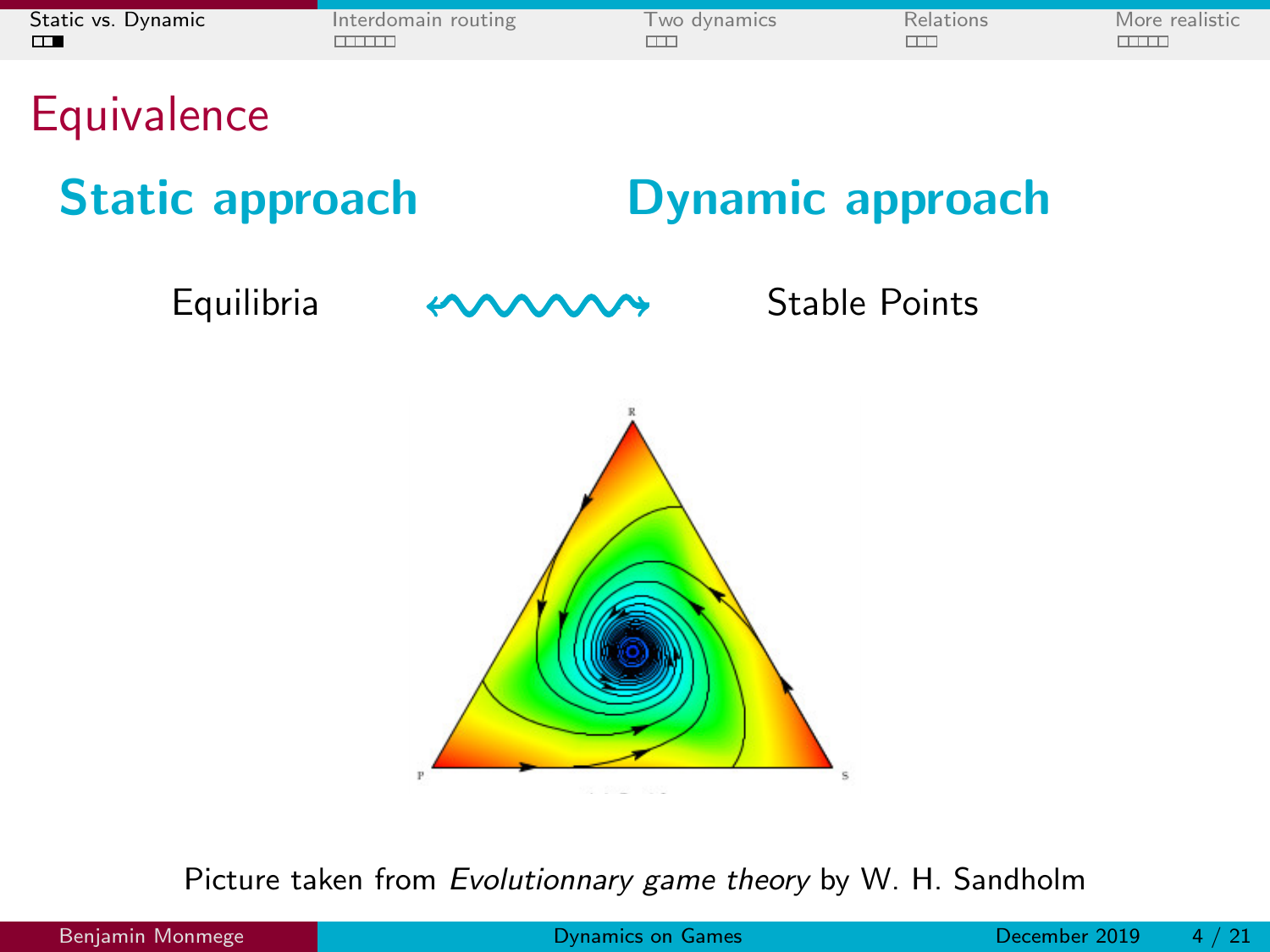| Static vs. Dynamic | Interdomain routing | <b>Two dynamics</b> | Relations | More realistic |
|--------------------|---------------------|---------------------|-----------|----------------|
| $\blacksquare$     |                     |                     |           |                |

**Equivalence** 

# Static approach Dynamic approach

Equilibria  $\longleftrightarrow$  Stable Points

### Our Goal

- **Apply this idea of improvement on games played on graphs**
- **Prove termination via reduction/minor of games**
- **Show some links with Interdomain routing**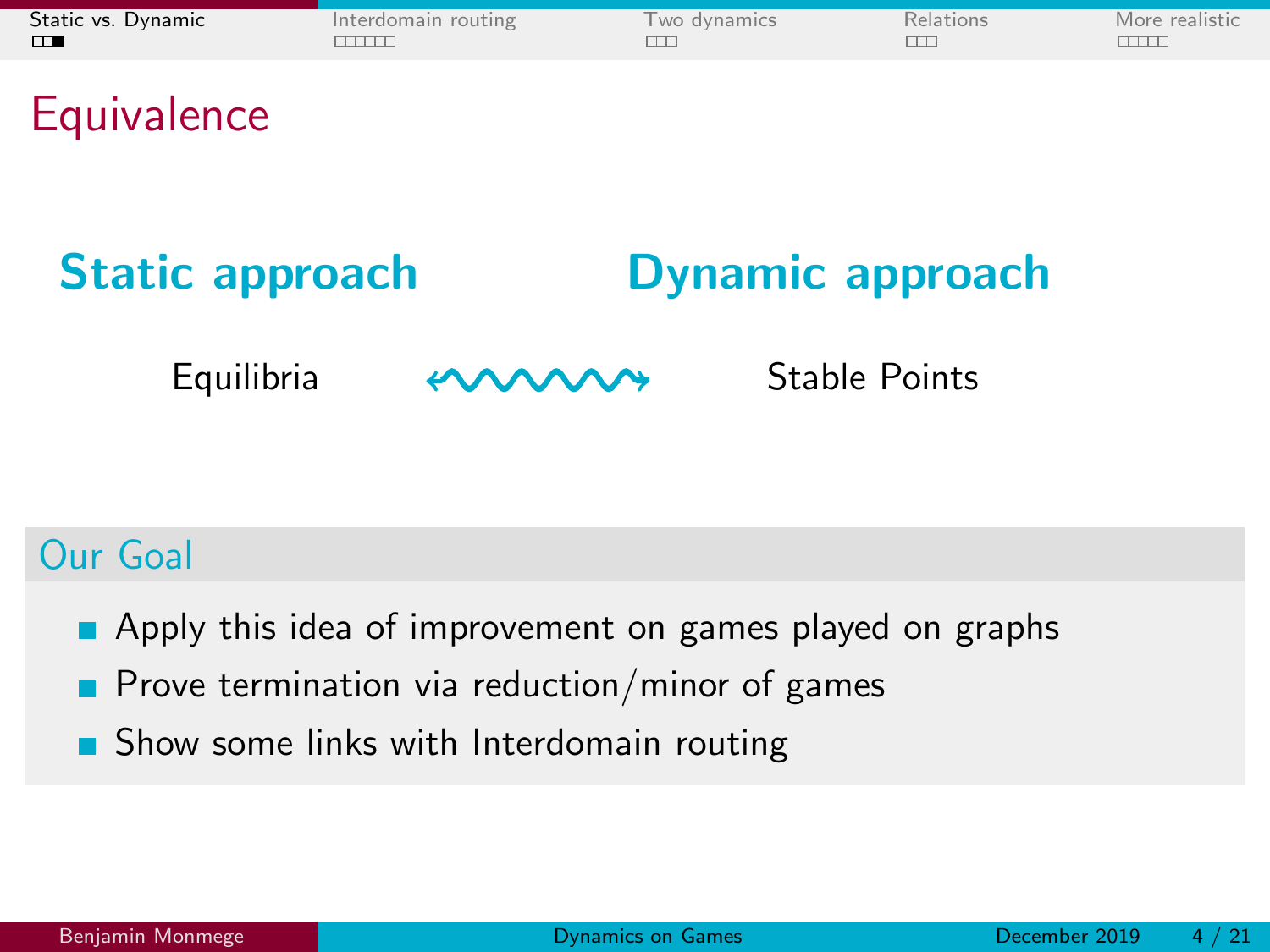<span id="page-9-0"></span>

| Static vs. Dynamic | Interdomain routing | wo dynamics | Relations | More realistic |
|--------------------|---------------------|-------------|-----------|----------------|
|                    | ┎┰┰┰┰               |             |           |                |

### Interdomain routing problem

Two service providers:  $v_1$  and  $v_2$  want to route packets to  $v_\perp$ .

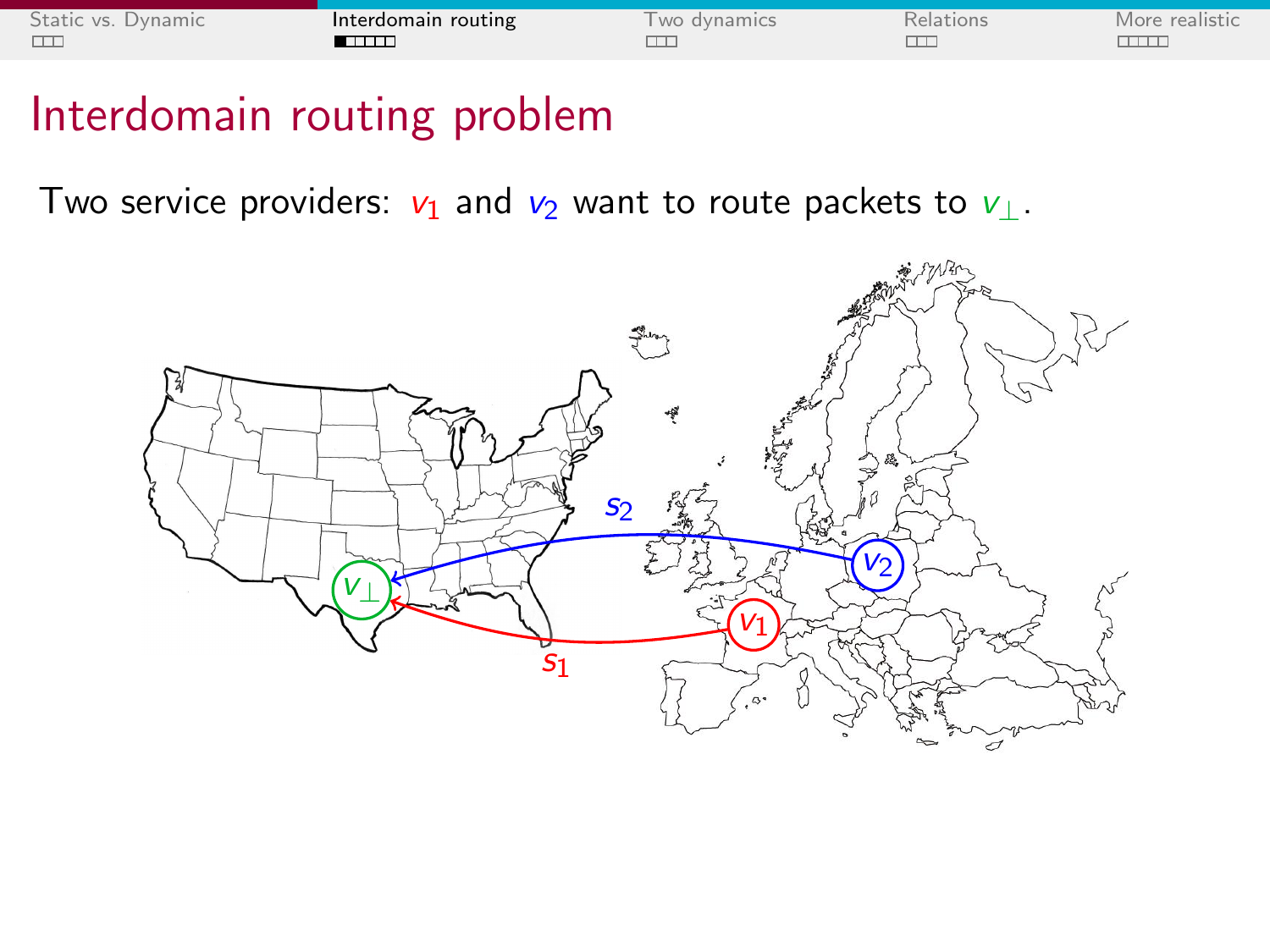| Static vs. Dynamic | Interdomain routing | wo dynamics | Relations | More realistic |
|--------------------|---------------------|-------------|-----------|----------------|
|                    | ┎┰┰┰┰               |             |           |                |

### Interdomain routing problem

Two service providers:  $v_1$  and  $v_2$  want to route packets to  $v_\perp$ .

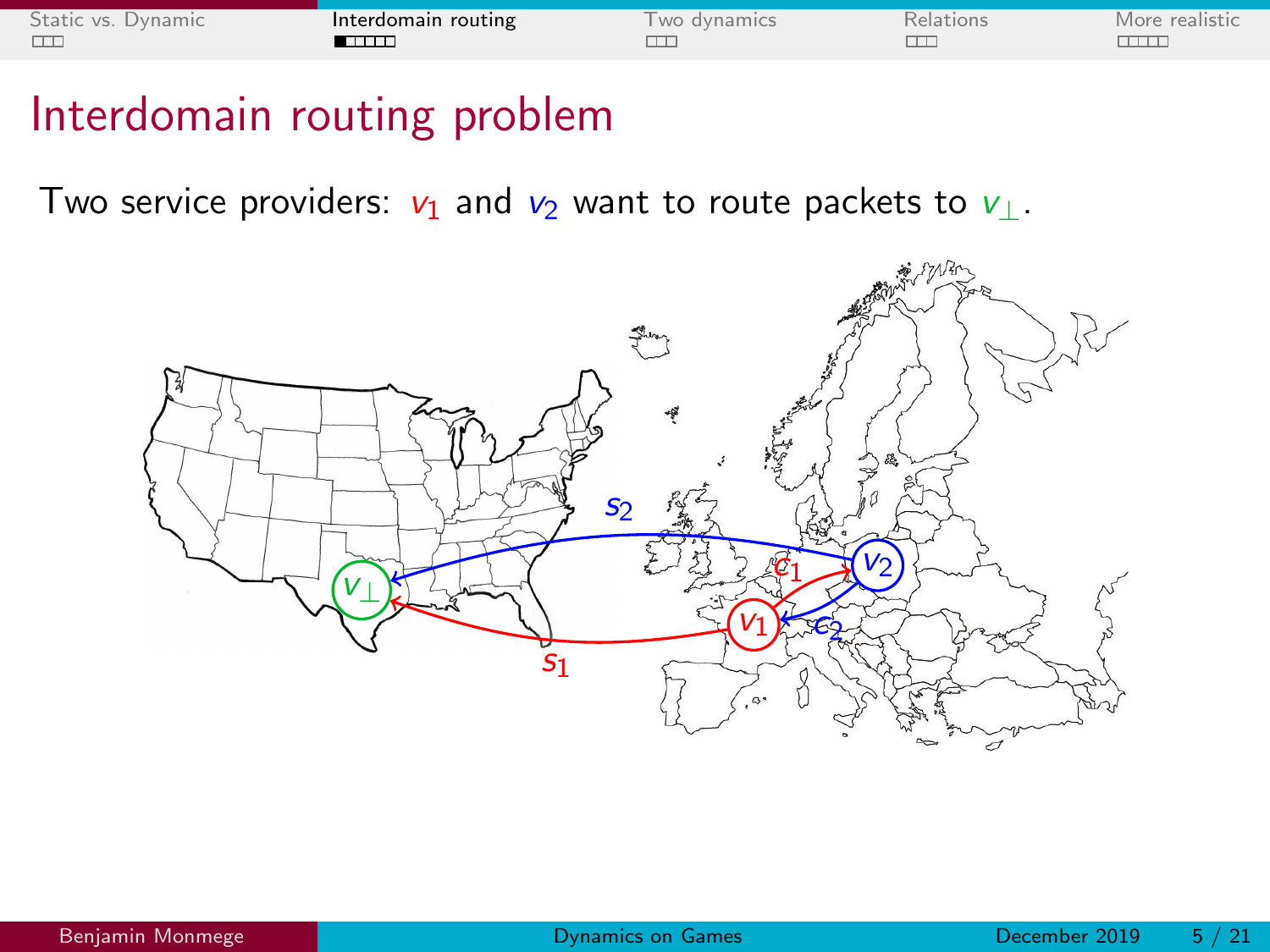| Static vs. Dynamic | Interdomain routing | wo dynamics | Relations | More realistic |
|--------------------|---------------------|-------------|-----------|----------------|
|                    | ┎┰┰┰┰               |             |           |                |

### Interdomain routing problem

Two service providers:  $v_1$  and  $v_2$  want to route packets to  $v_1$ .



 $v_1$  prefers the route  $v_1v_2v_\perp$  to the route  $v_1v_\perp$  (preferred to  $(v_1v_2)^\omega$ )  $v_2$  prefers the route  $v_2v_1v_$  to the route  $v_2v_$  (preferred to  $(v_2v_1)^\omega$ )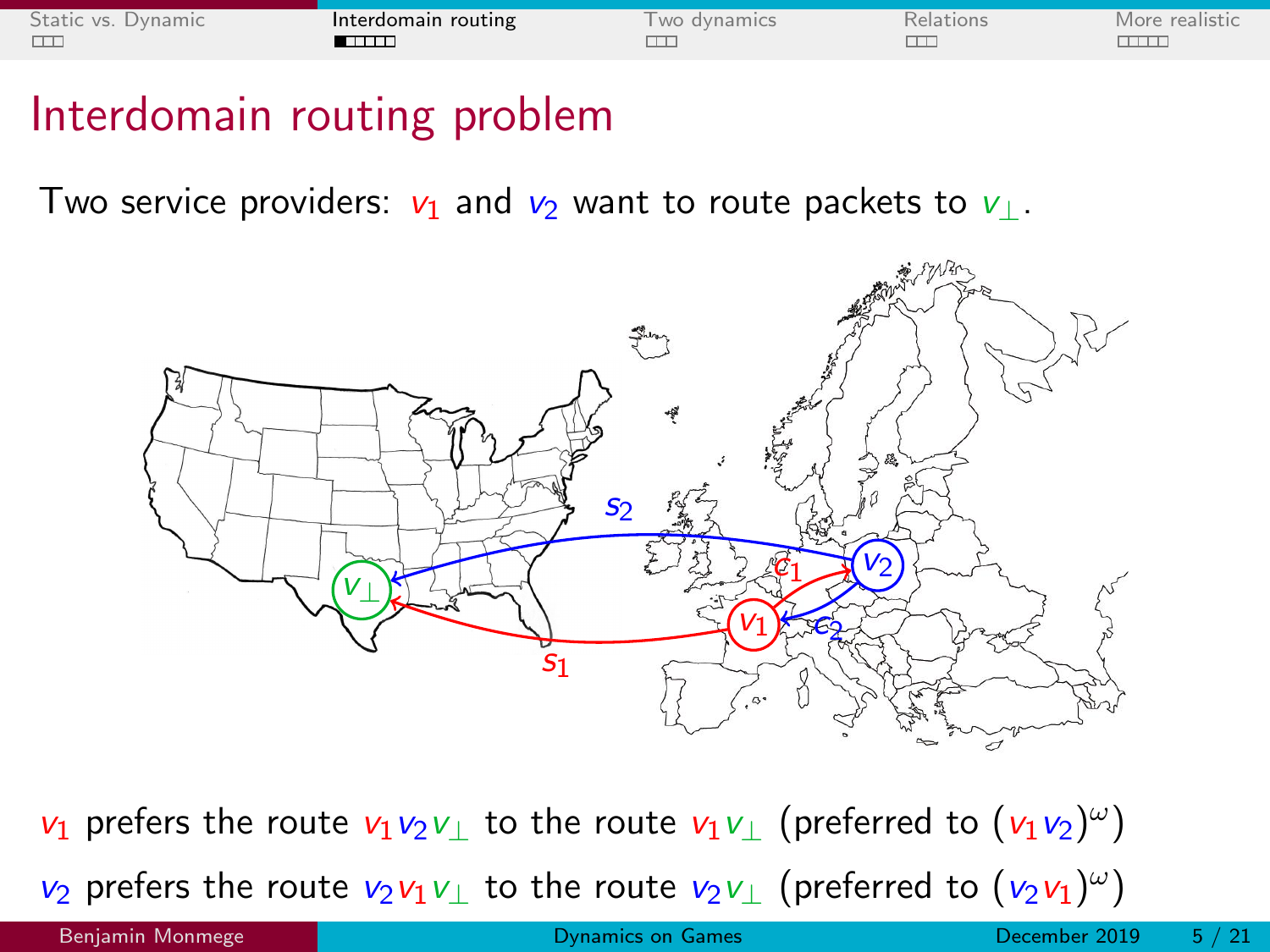| Static vs. Dynamic | Interdomain routing | wo dynamics | Relations | More realistic |
|--------------------|---------------------|-------------|-----------|----------------|
|                    | ┲┲┲╤                |             |           |                |

Interdomain routing problem as a game played on a graph

Two service providers:  $v_1$  and  $v_2$  want to route packets to  $v_1$ .



 $v_1$  prefers the route  $v_1v_2v_$  to the route  $v_1v_$  (preferred to  $(v_1v_2)^\omega$ )  $v_2$  prefers the route  $v_2v_1v_$  to the route  $v_2v_$  (preferred to  $(v_2v_1)^\omega$ )

$$
v_1v_\perp\prec_1 v_1v_2v_\perp\quad\text{and}\quad v_2v_\perp\prec_2 v_2v_1v_\perp
$$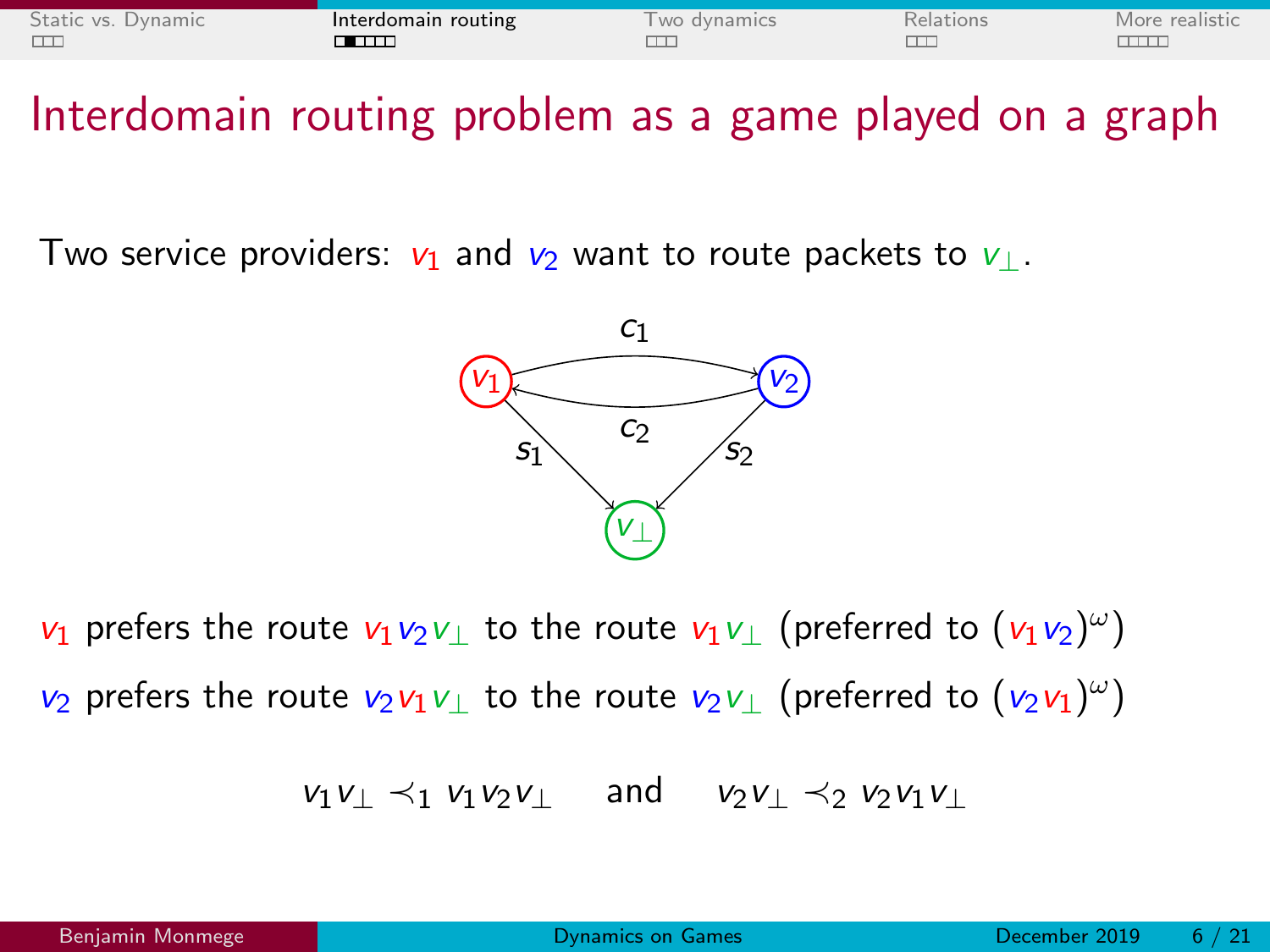| Static vs. Dynamic | Interdomain routing | wo dynamics | <b>Relations</b> | More realistic |
|--------------------|---------------------|-------------|------------------|----------------|
|                    | ┰┲┯┯                |             |                  |                |

Games played on a graph – The strategic game approach



We have two Nash equilibria:  $(c_1, s_2)$  and  $(s_1, c_2)$ .

**Static** vision of the game: players are perfectly informed and supposed to be intelligent, rational and selfish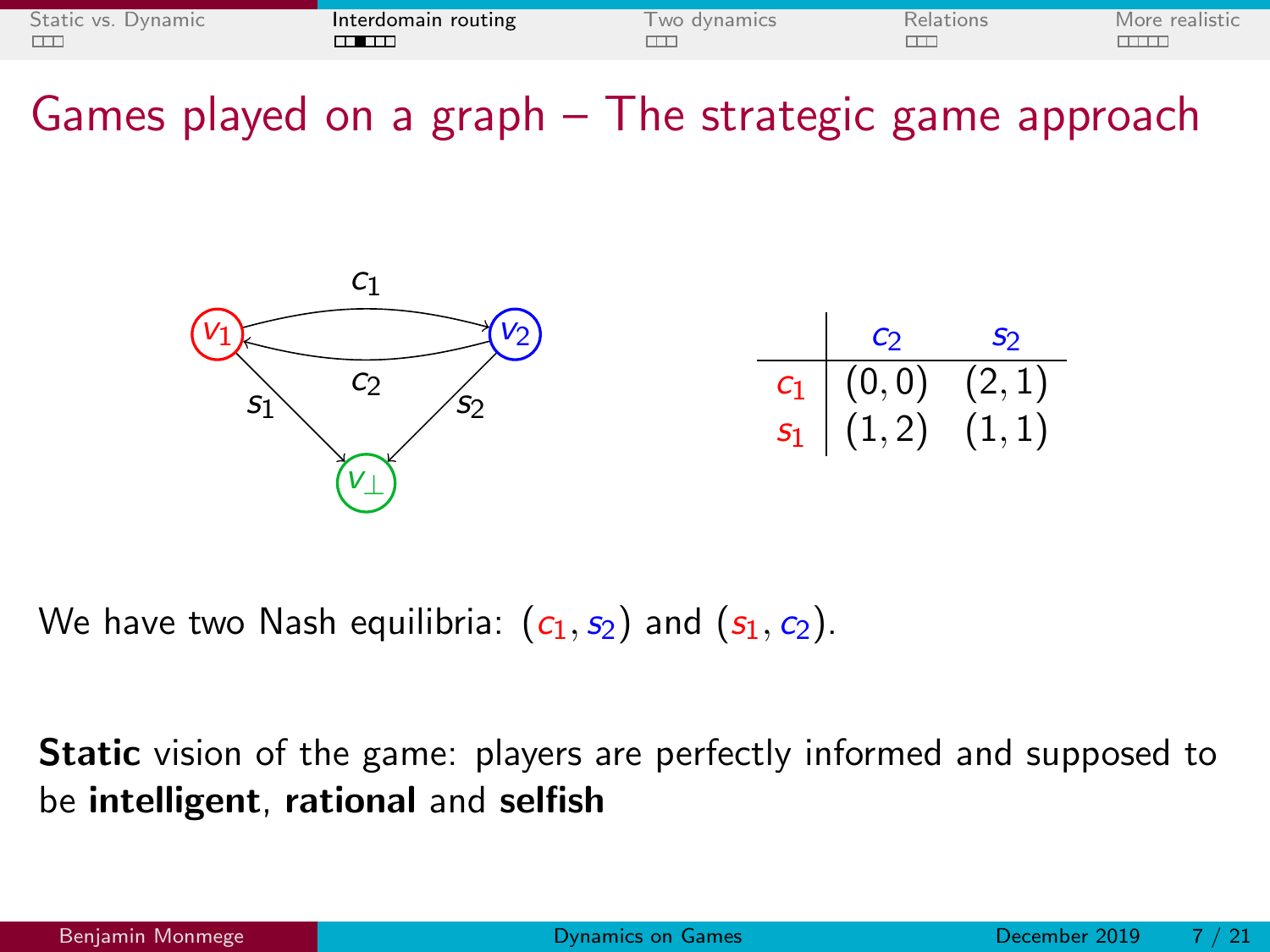| Static vs. Dynamic | Interdomain routing | wo dynamics | Relations | More realistic |
|--------------------|---------------------|-------------|-----------|----------------|
|                    |                     |             |           |                |

Games played on a graph – The evolutionnary approach

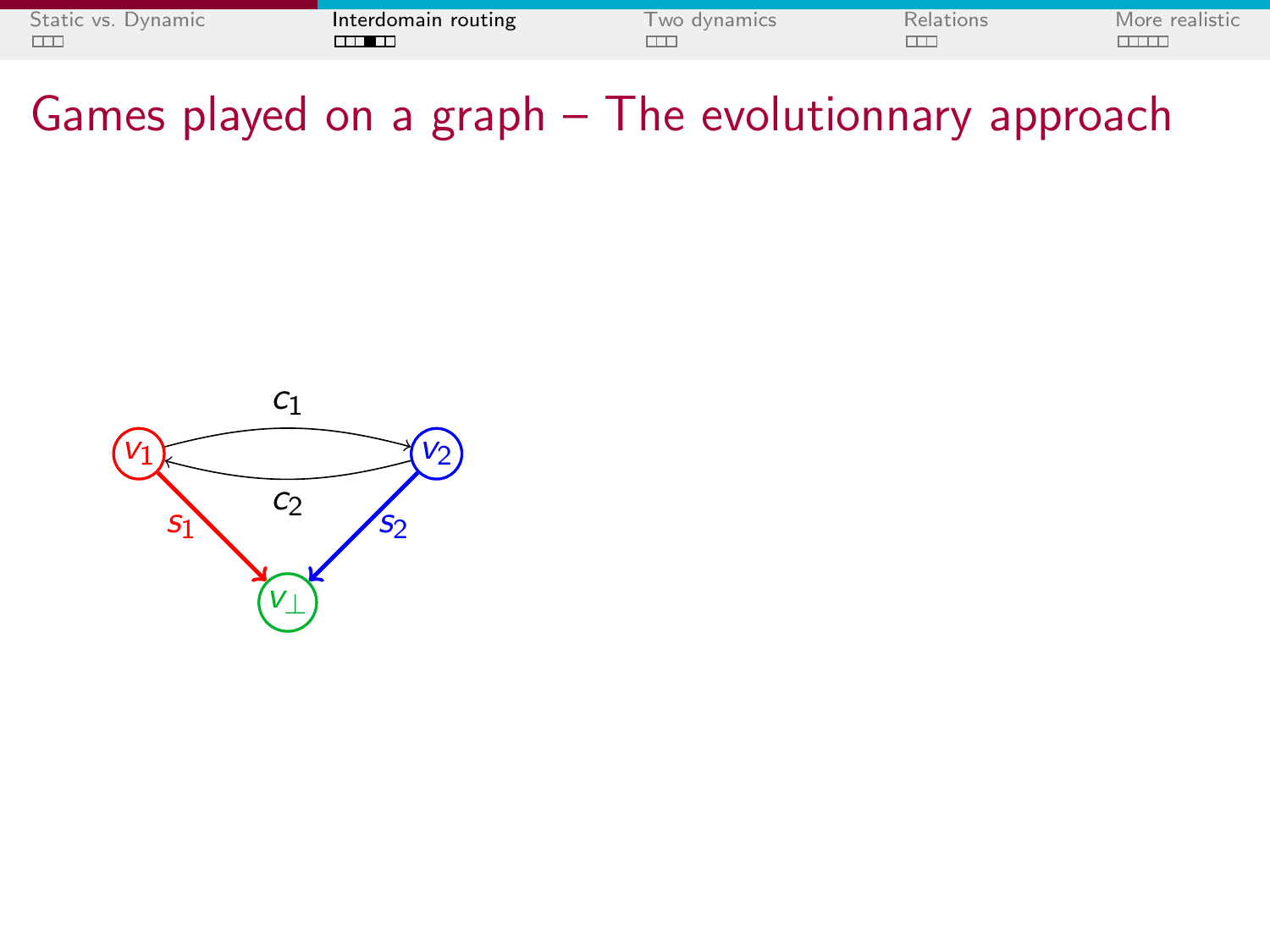| Static vs. Dynamic | Interdomain routing | wo dynamics | Relations | More realistic |
|--------------------|---------------------|-------------|-----------|----------------|
|                    |                     |             |           |                |

Games played on a graph – The evolutionnary approach

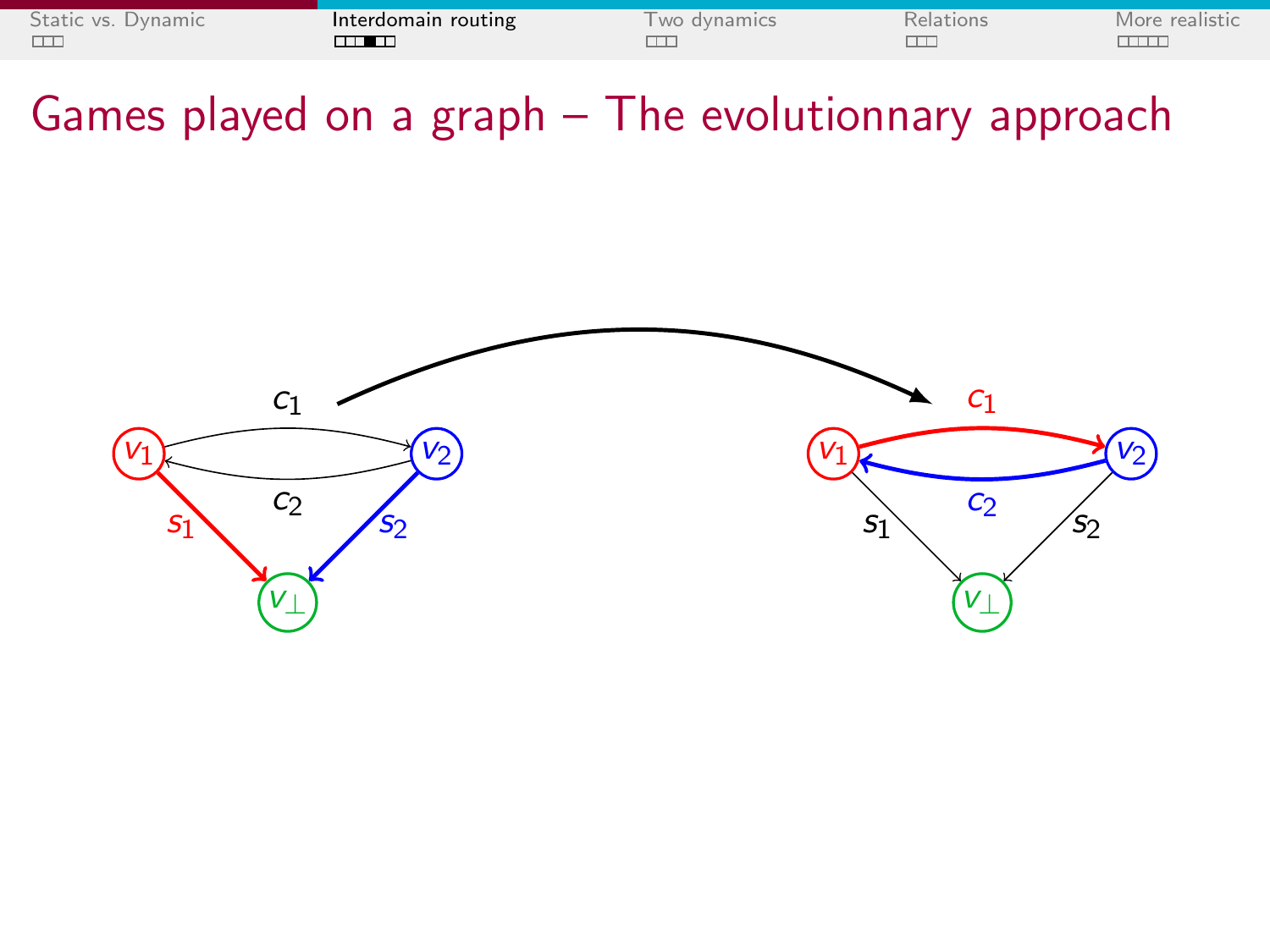| Static vs. Dynamic | Interdomain routing | wo dynamics | Relations | More realistic |
|--------------------|---------------------|-------------|-----------|----------------|
|                    |                     |             |           |                |

Games played on a graph – The evolutionnary approach



Asynchronous nature of the network could block the packets in an undesirable cycle...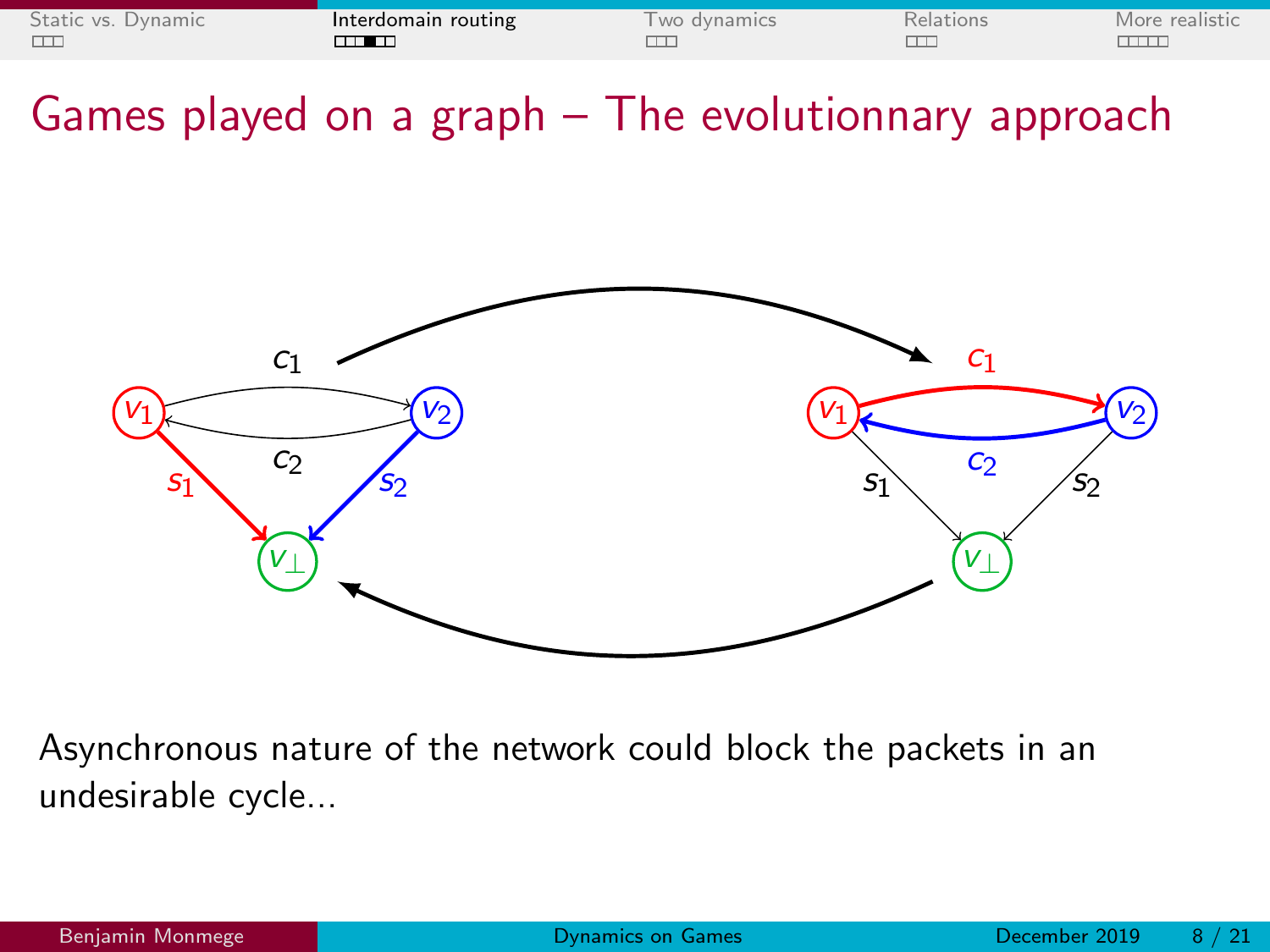| Static vs. Dynamic | Interdomain routing | wo dynamics | Relations | More realistic. |
|--------------------|---------------------|-------------|-----------|-----------------|
|                    | <b>____</b>         |             |           |                 |

Interdomain routing problem - open problem





The game G



Identify necessary and sufficient conditions on **G** such that  $G(\rightarrow)$  has no cycle.

Ideally, the conditions should be algorithmically simple, locally testable...

Numerous interesting partial solutions are proposed in the literature.

Daggitt, Gurney, Griffin. Asynchronous convergence of policy-rich distributed Bellman-Ford routing protocols. 2018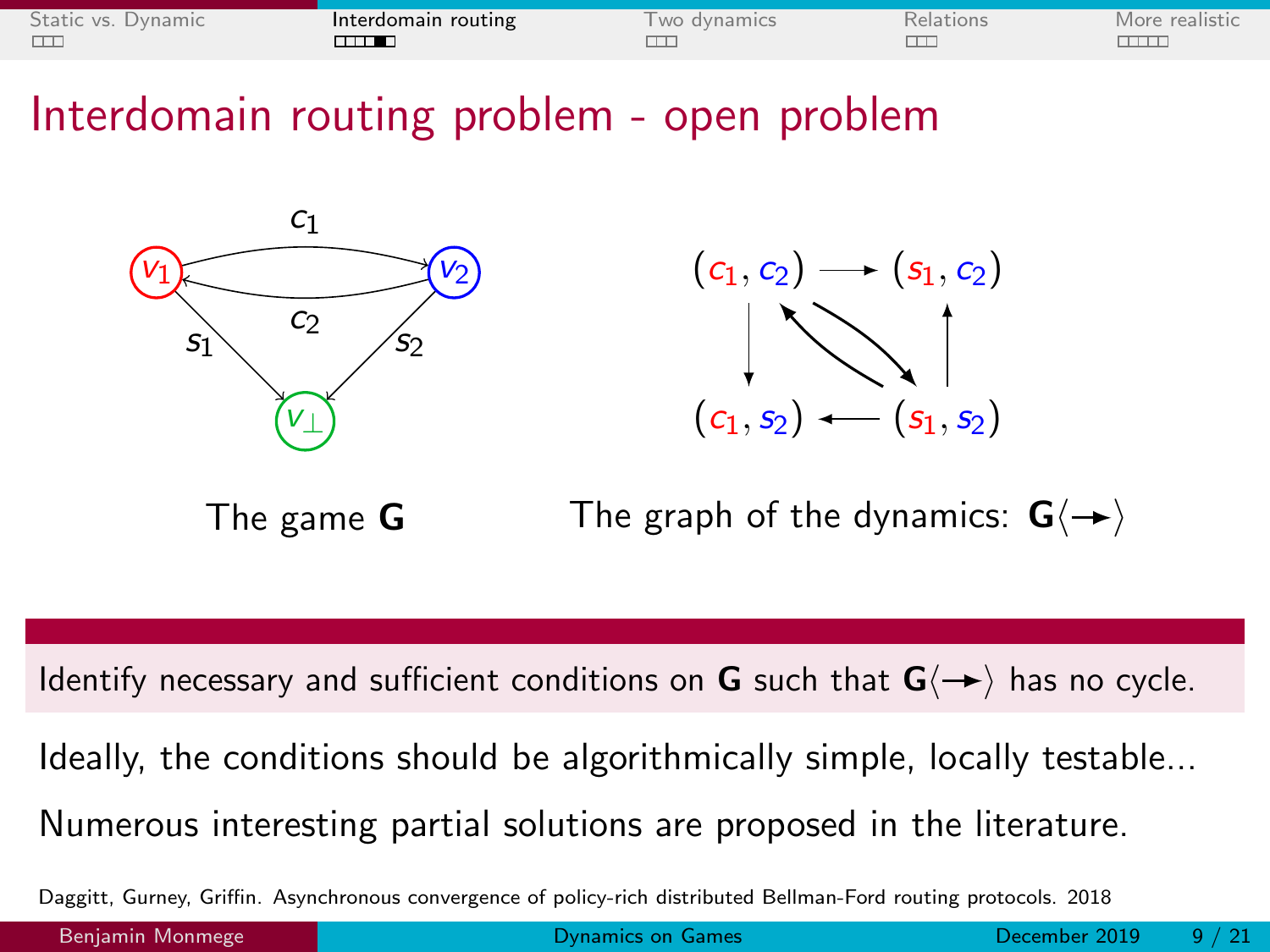| Static vs. Dynamic | Interdomain routing | wo dynamics | Relations | More realistic |
|--------------------|---------------------|-------------|-----------|----------------|
|                    | m                   |             |           |                |

### Games played on a graph – The evolutionnary approach Different dynamics



$$
(c_1, c_2) \longrightarrow (s_1, c_2)
$$
\n
$$
\downarrow \qquad \qquad \downarrow
$$
\n
$$
(c_1, s_2) \longleftarrow (s_1, s_2)
$$

 $D_1$  with no cycle

 $(c_1, c_2) \rightarrow (s_1, c_2)$  $(c_1, s_2)$  (s<sub>1, s2</sub>)

 $D_2$  with a cycle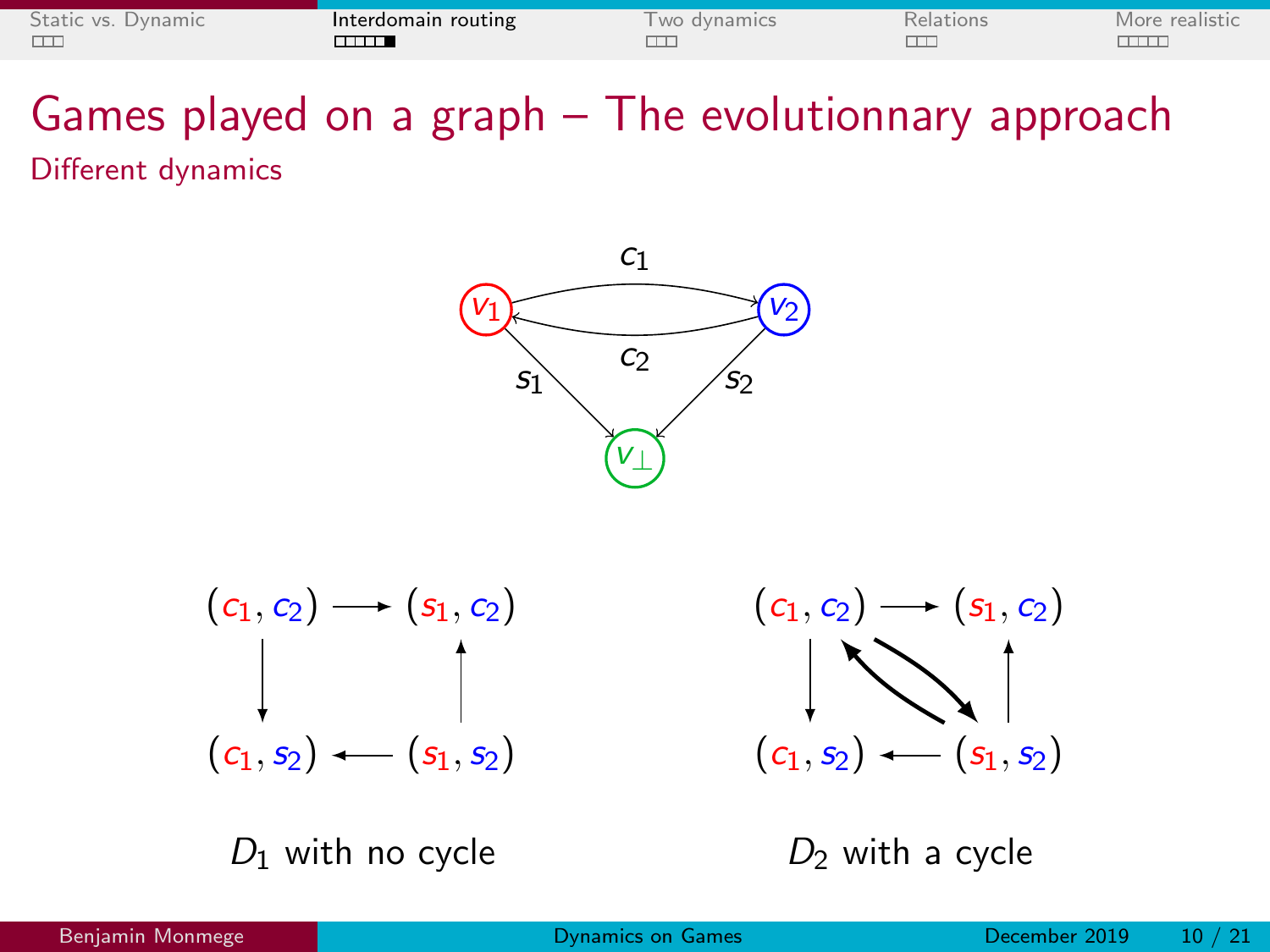<span id="page-19-0"></span>

| Static vs. Dynamic | Interdomain routing | Two dynamics | Relations | More realistic |
|--------------------|---------------------|--------------|-----------|----------------|
|                    |                     |              |           |                |

# Positional 1-step dynamics  $\stackrel{p_1}{\rightarrow}$

profile<sub>1</sub>  $\stackrel{p_1}{\longrightarrow}$  profile<sub>2</sub>

if:

- a single player changes at a single node
- this player improves his own outcome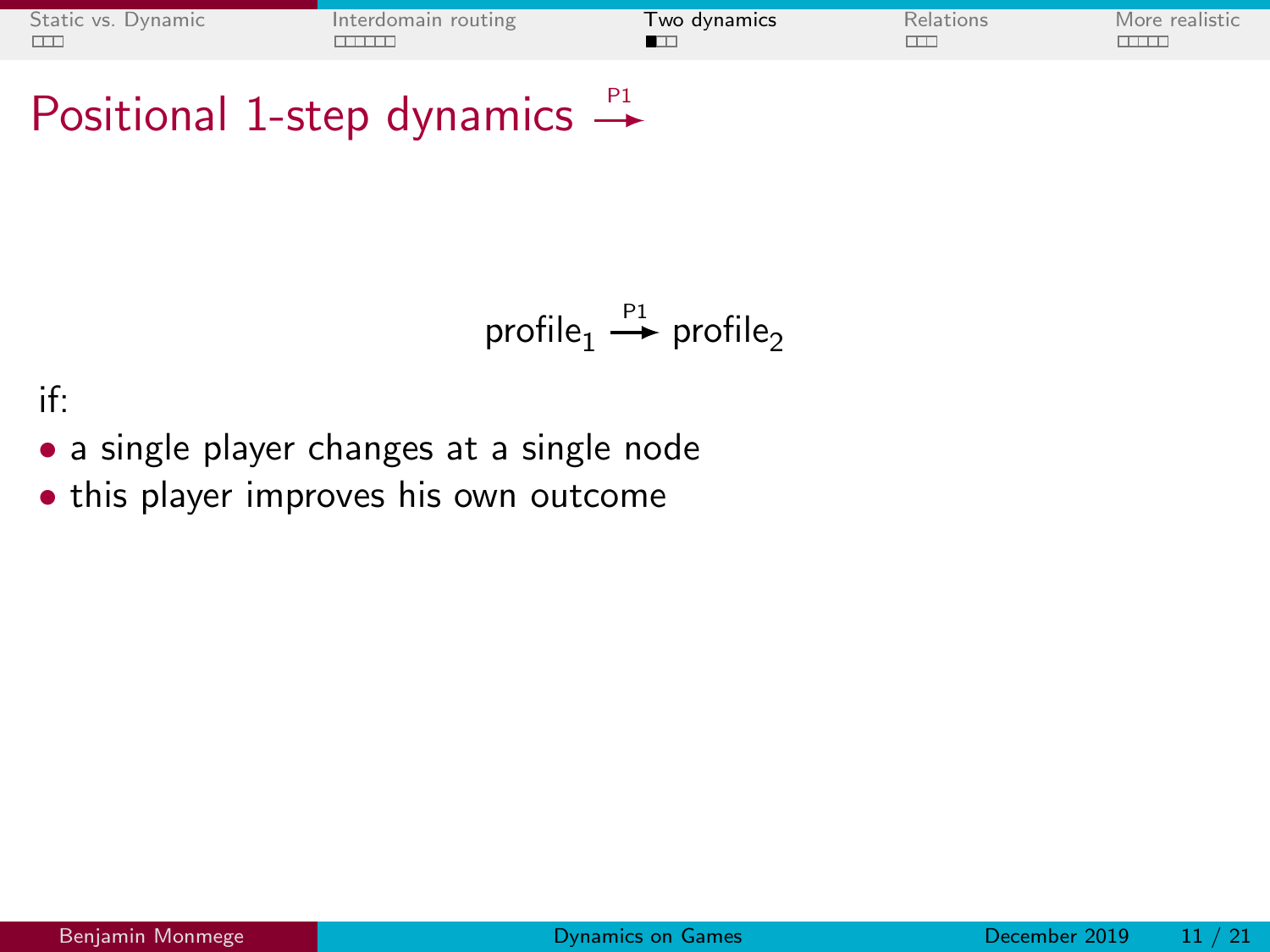| Static vs. Dynamic | Interdomain routing | Two dvnamics | Relations | More realistic |
|--------------------|---------------------|--------------|-----------|----------------|
|                    |                     |              |           |                |

## Positional 1-step dynamics  $\rightarrow$

$$
profile_1 \stackrel{P1}{\rightarrow} profile_2
$$

if:

- a single player changes at a single node
- this player improves his own outcome

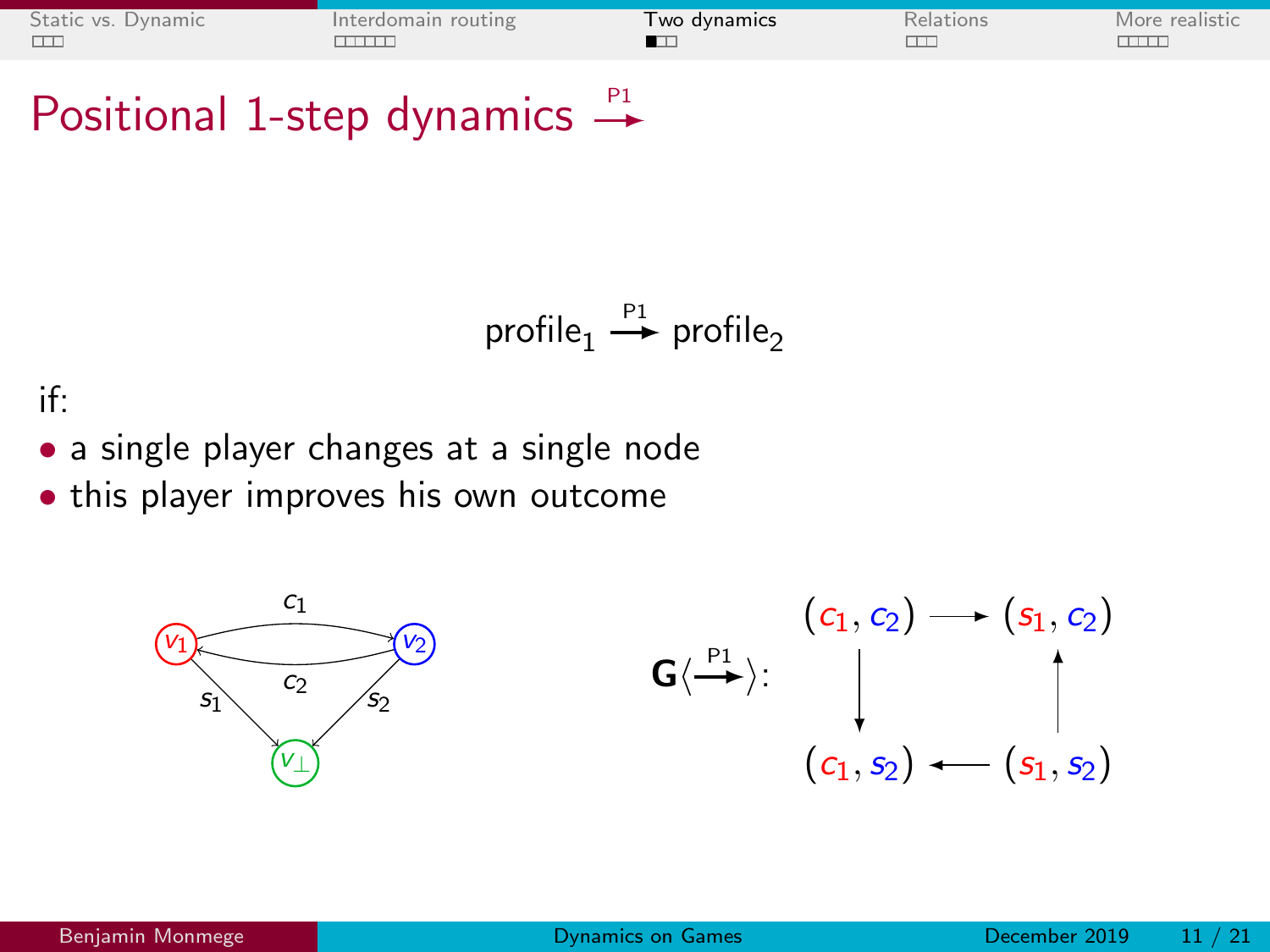| Static vs. Dynamic | Interdomain routing | I wo dynamics | Relations | More realistic |
|--------------------|---------------------|---------------|-----------|----------------|
|                    |                     |               |           |                |

## Positional Concurrent Dynamics  $\stackrel{PC}{\rightarrow}$

$$
\text{profile}_1 \stackrel{\text{PC}}{\longrightarrow} \text{profile}_2
$$

if

- one or several players change at a single node
- all players that change **intend** to improve their outcome
- but synchronous changes may result in worst outcomes...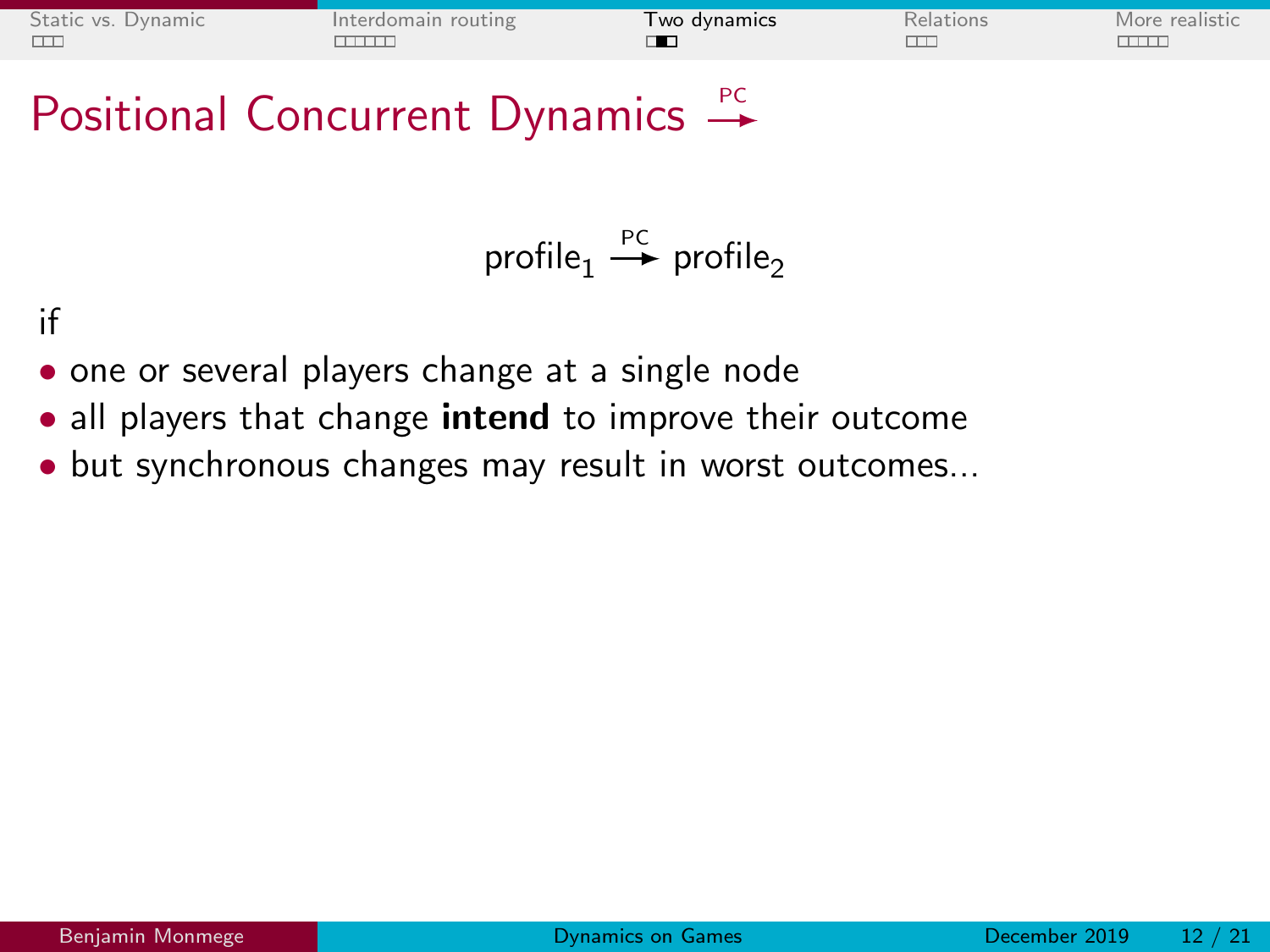| Static vs. Dynamic | Interdomain routing | Two dynamics | Relations | More realistic |
|--------------------|---------------------|--------------|-----------|----------------|
|                    |                     |              |           |                |

## Positional Concurrent Dynamics  $\stackrel{PC}{\rightarrow}$

$$
\text{profile}_1 \stackrel{\text{PC}}{\longrightarrow} \text{profile}_2
$$

if

- one or several players change at a single node
- all players that change **intend** to improve their outcome
- but synchronous changes may result in worst outcomes...

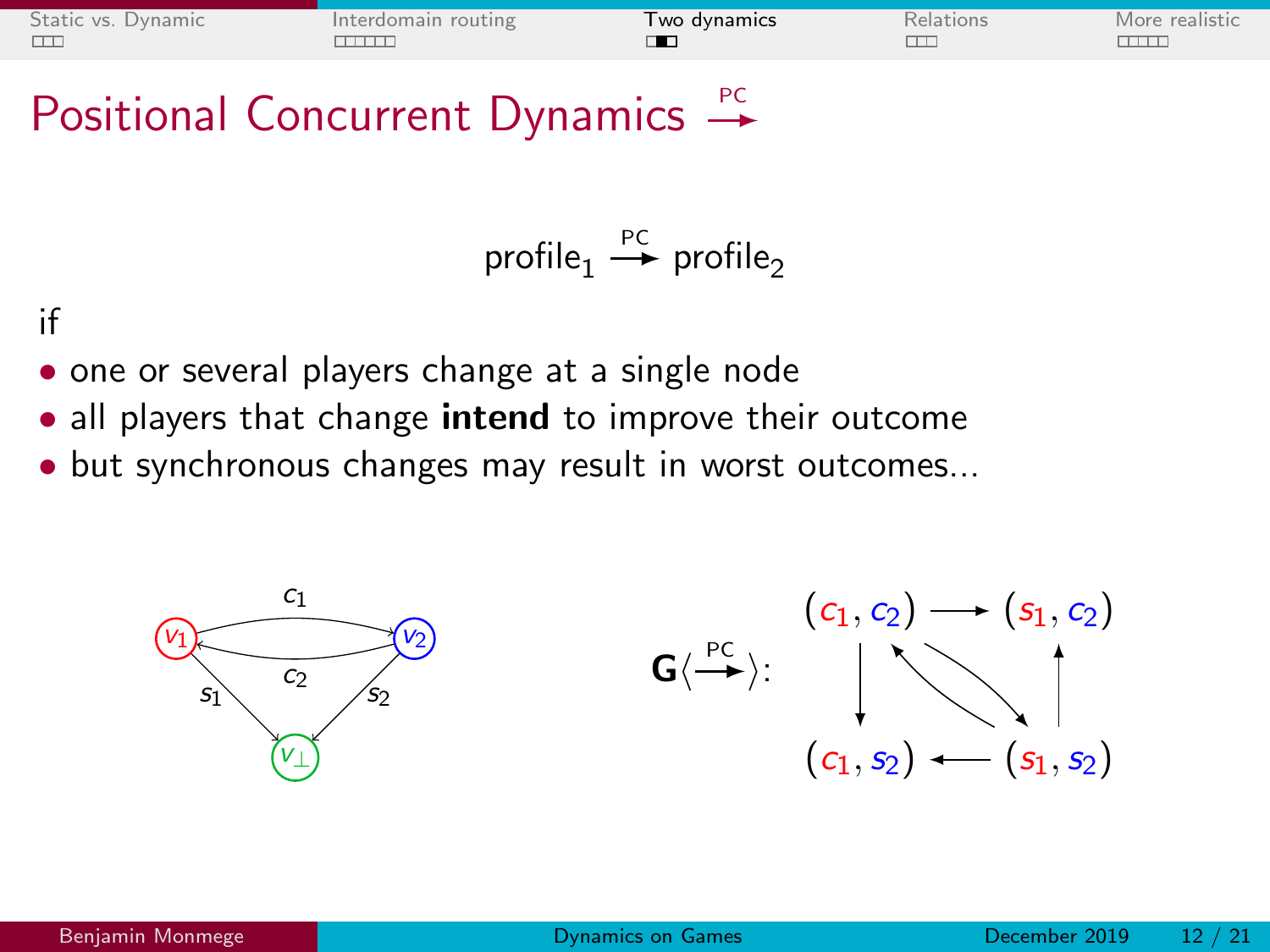| Static vs. Dynamic | Interdomain routing | Two dynamics | Relation | More realistic |
|--------------------|---------------------|--------------|----------|----------------|
|                    |                     |              |          |                |
|                    |                     |              |          |                |

## Positional Concurrent Dynamics  $\stackrel{PC}{\rightarrow}$

$$
\text{profile}_1 \stackrel{\text{PC}}{\longrightarrow} \text{profile}_2
$$

if

- one or several players change at a single node
- all players that change intend to improve their outcome
- but synchronous changes may result in worst outcomes...



both players intend to reach their best outcome  $(v_1v_\perp \prec_1 v_1v_2v_\perp$  and  $v_2v_\perp \prec_2 v_2v_1v_\perp$ ), even if they do not manage to do it (as the reached outcome is  $(v_1v_2)^\omega$  and  $(v_2v_1)^\omega$  )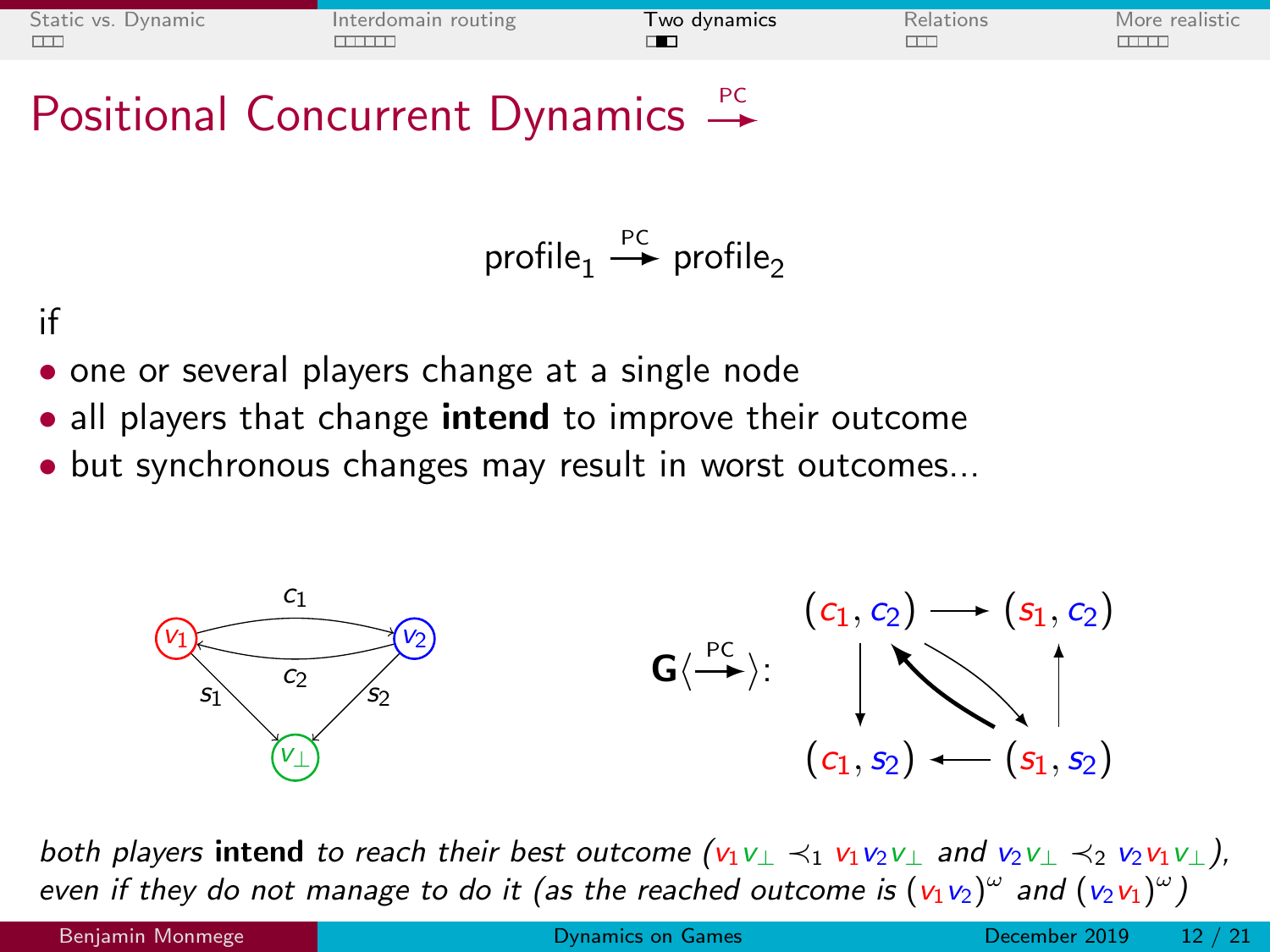| Static vs. Dynamic | Interdomain routing | I wo dynamics | Relations | More realistic |
|--------------------|---------------------|---------------|-----------|----------------|
|                    |                     |               |           |                |

## **Questions**

#### What condition **G** should satisfy to ensure that

 $G\langle \rightarrow \rangle$  has no cycle, i.e. dynamics  $\rightarrow$  terminates on G?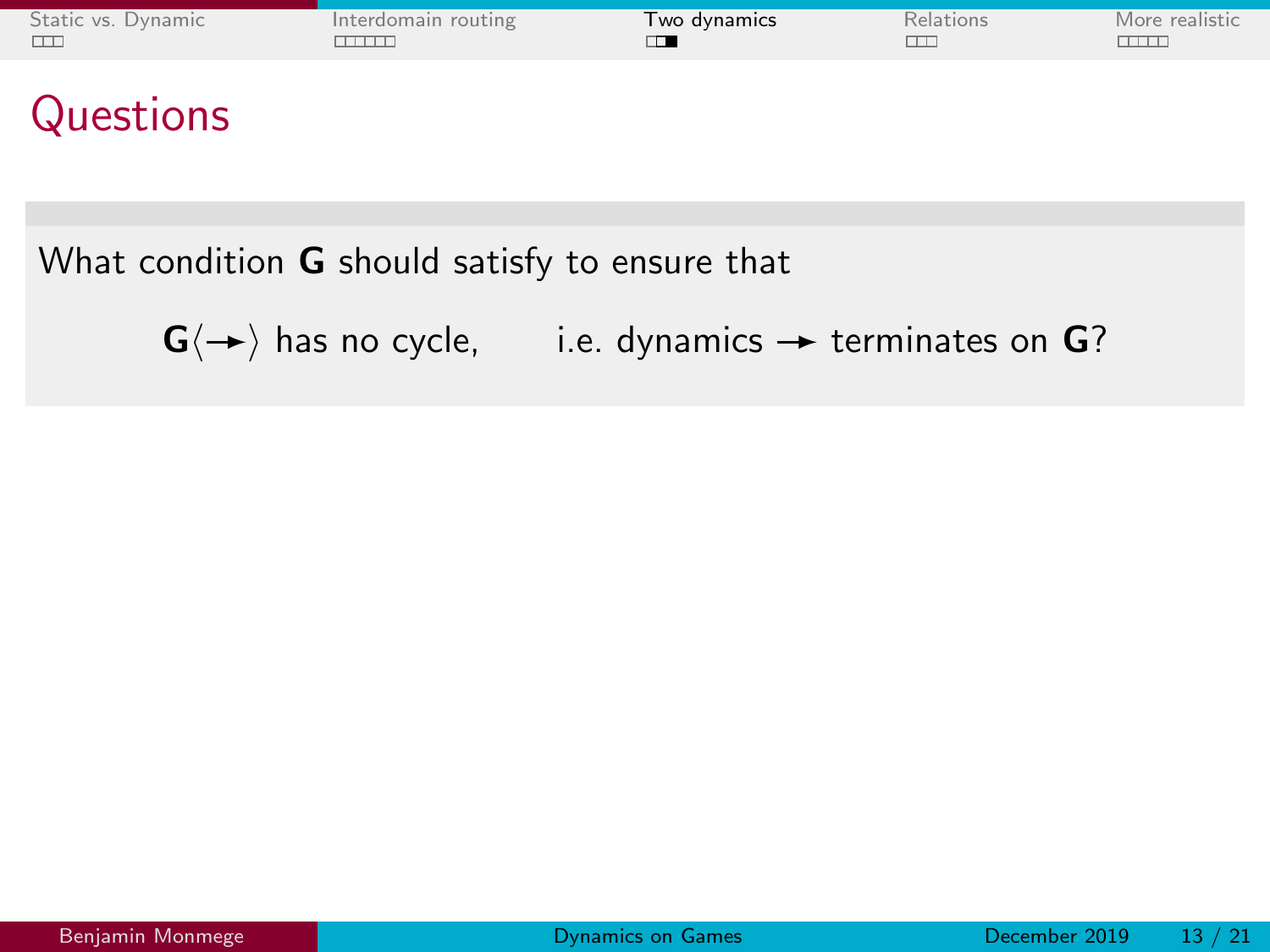|  | Static vs. Dynamic | Interdomain routing | I wo dynamics | Relations | More realistic |
|--|--------------------|---------------------|---------------|-----------|----------------|
|--|--------------------|---------------------|---------------|-----------|----------------|

## **Questions**

What condition **G** should satisfy to ensure that

 $G(\rightarrow)$  has no cycle, i.e. dynamics  $\rightarrow$  terminates on G?

What relations  $\rightarrow_1$  and  $\rightarrow_2$  should satisfy to ensure that

 $G\langle \rightarrow_1 \rangle$  has no cycle if and only if  $G\langle \rightarrow_2 \rangle$  has no cycle?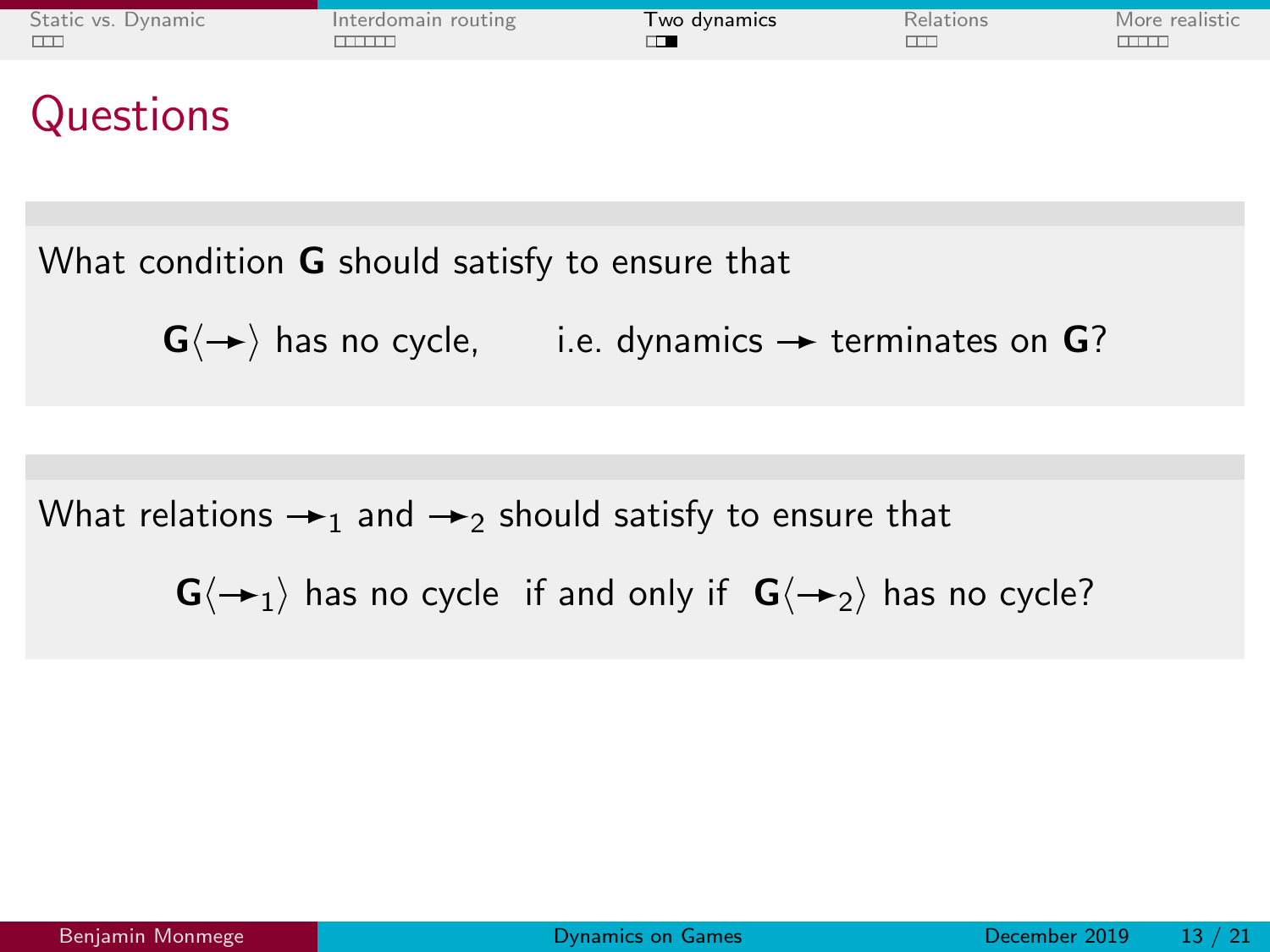| Static vs. Dynamic | Interdomain routing | I wo dynamics | Kelations | More realistic |
|--------------------|---------------------|---------------|-----------|----------------|
|                    |                     |               |           |                |

## **Questions**

What condition **G** should satisfy to ensure that

 $G\langle \rightarrow \rangle$  has no cycle, i.e. dynamics  $\rightarrow$  terminates on G?

What relations  $\rightarrow_1$  and  $\rightarrow_2$  should satisfy to ensure that

 $G\langle \rightarrow_1 \rangle$  has no cycle if and only if  $G\langle \rightarrow_2 \rangle$  has no cycle?

What should  $G_1$  and  $G_2$  have in common to ensure that

 $G_1\langle \rightarrow \rangle$  has no cycle if and only if  $G_2\langle \rightarrow \rangle$  has no cycle?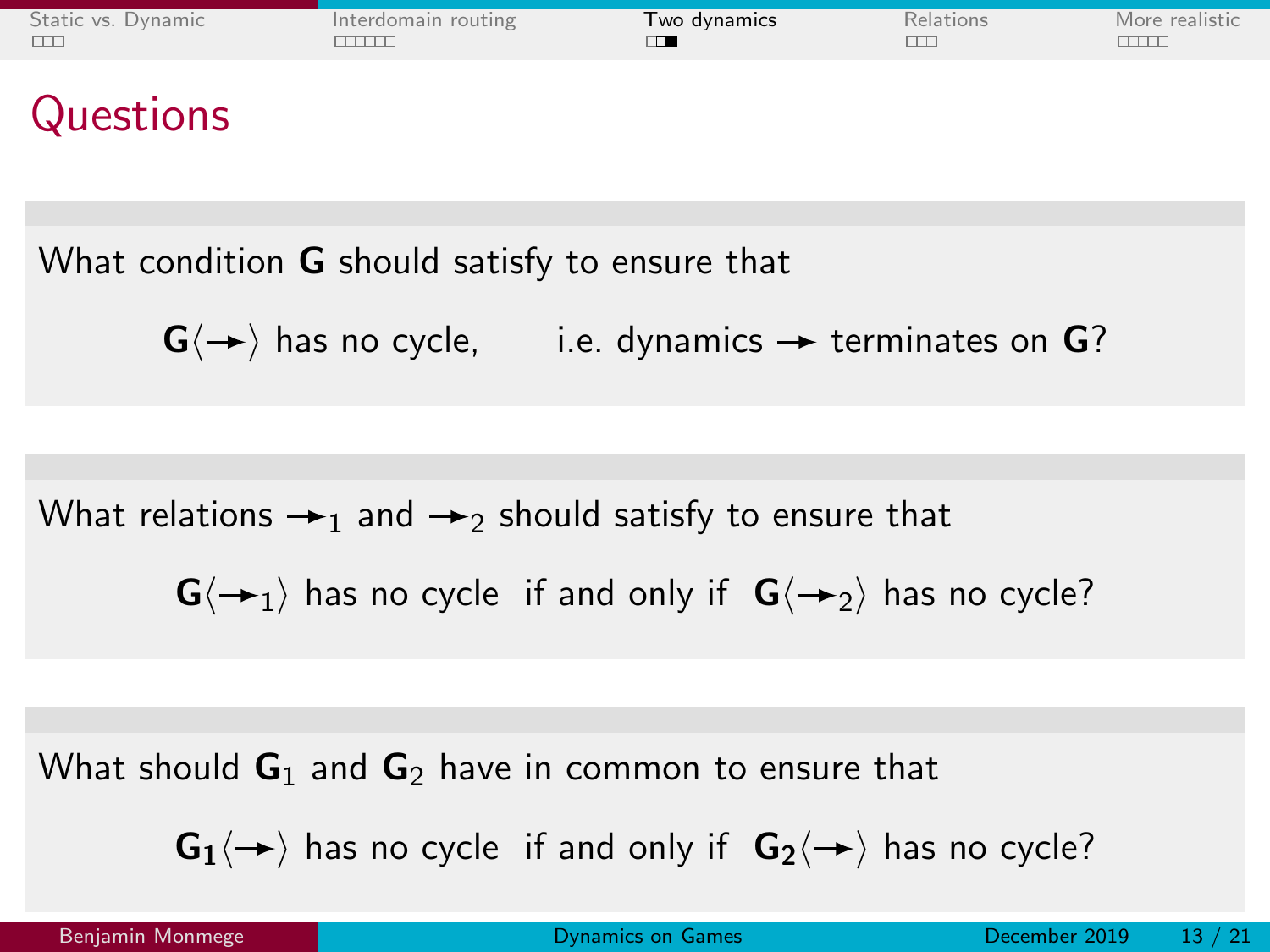<span id="page-27-0"></span>

| Static vs. Dynamic | Interdomain routing | wo dynamics | Relations | More realistic |
|--------------------|---------------------|-------------|-----------|----------------|
| $\Box$             |                     |             |           |                |

Simulation relation on dynamics graphs

G simulates  $G'$   $(G' \sqsubseteq G)$  if all that  $G'$  can do, G can do it too.

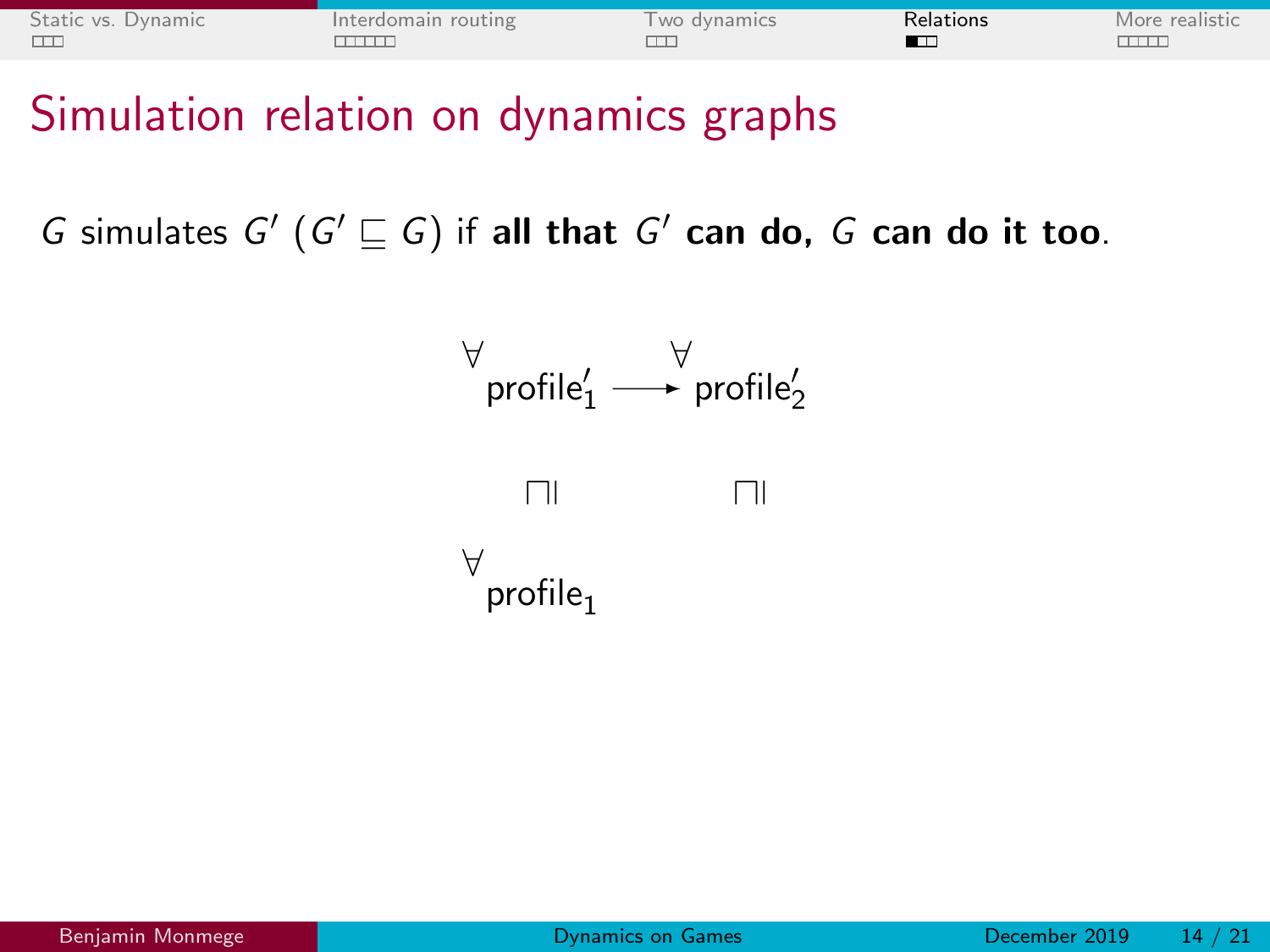| Static vs. Dynamic | Interdomain routing | wo dynamics | Relations | More realistic |
|--------------------|---------------------|-------------|-----------|----------------|
|                    |                     |             |           |                |

Simulation relation on dynamics graphs

G simulates  $G'$   $(G' \sqsubseteq G)$  if all that  $G'$  can do, G can do it too.

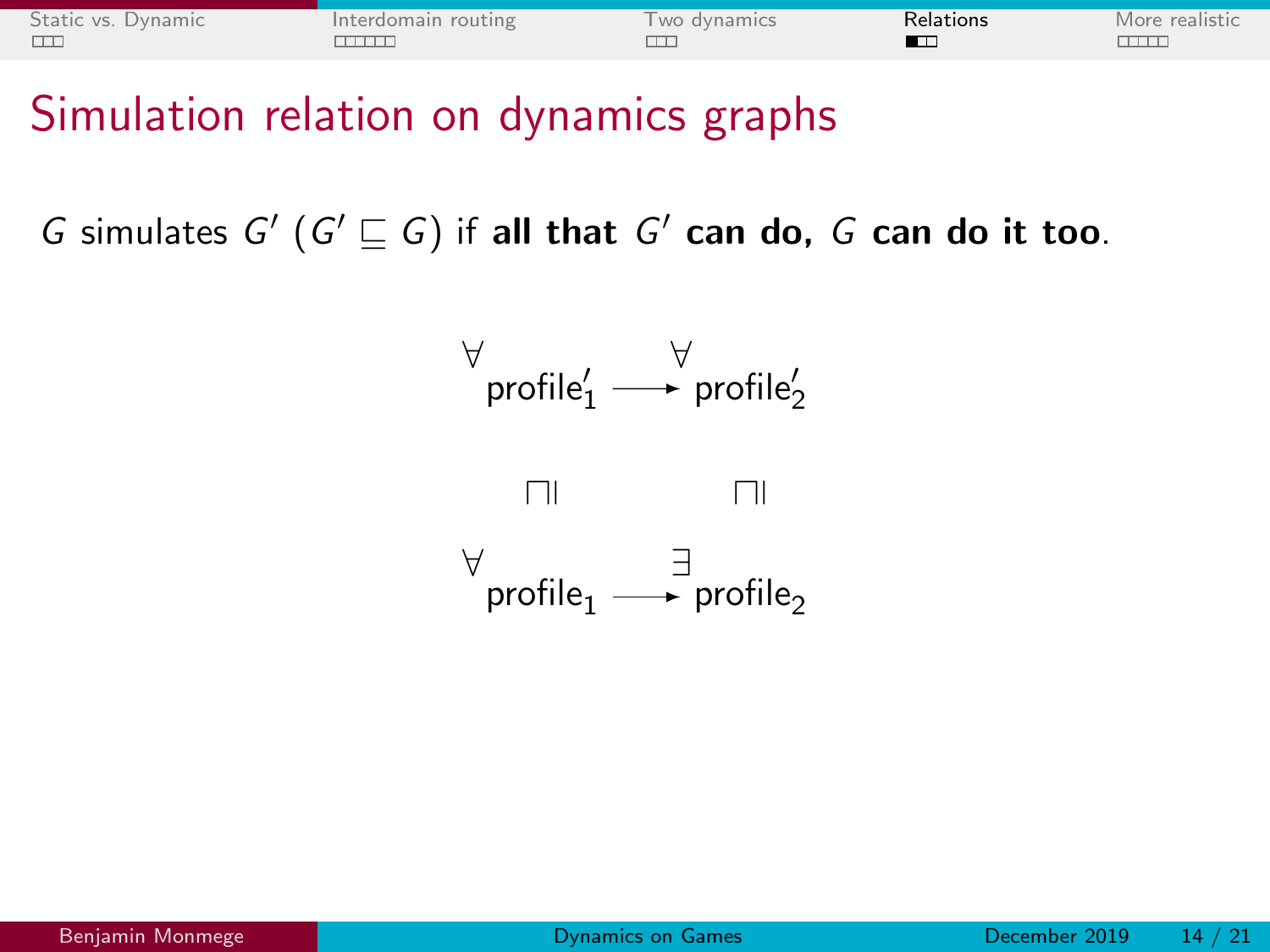| Static vs. Dynamic | Interdomain routing | wo dynamics | Relations | More realistic |
|--------------------|---------------------|-------------|-----------|----------------|
| $\Box$             |                     |             |           |                |

Simulation relation on dynamics graphs

G simulates  $G'$   $(G' \sqsubseteq G)$  if all that  $G'$  can do, G can do it too.



#### Folklore

If  $G_1\langle \rightarrow_1 \rangle$  simulates  $G_2\langle \rightarrow_2 \rangle$  and the dynamics  $\rightarrow_1$  terminates on  $G_1$ , then the dynamics  $\rightarrow$  terminates on  $\mathbf{G}_2$ .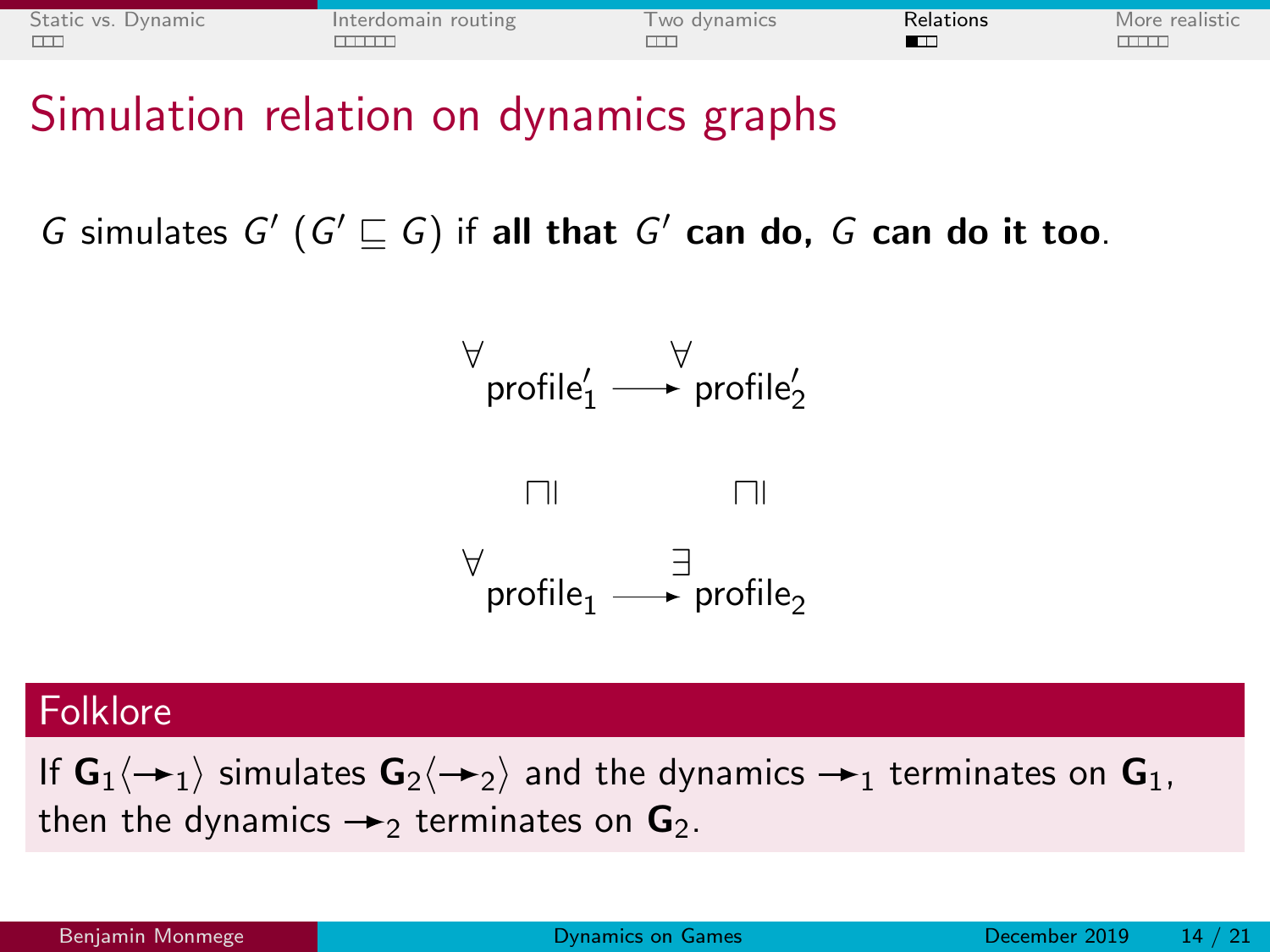| Relations<br>Interdomain routing<br>wo dynamics | Static vs. Dynamic |  |  |  | More realistic |
|-------------------------------------------------|--------------------|--|--|--|----------------|
|-------------------------------------------------|--------------------|--|--|--|----------------|

### Relation between games

 $G'$  is a minor of  $G$  if it is obtained by a succession of operations:

- deletion of an edge (and all the corresponding outcomes);
- deletion of an isolated node:
- deletion of a node v with a single edge  $v \rightarrow v'$  and no predecessor  $u \rightarrow v$  such that  $u \rightarrow v'$ .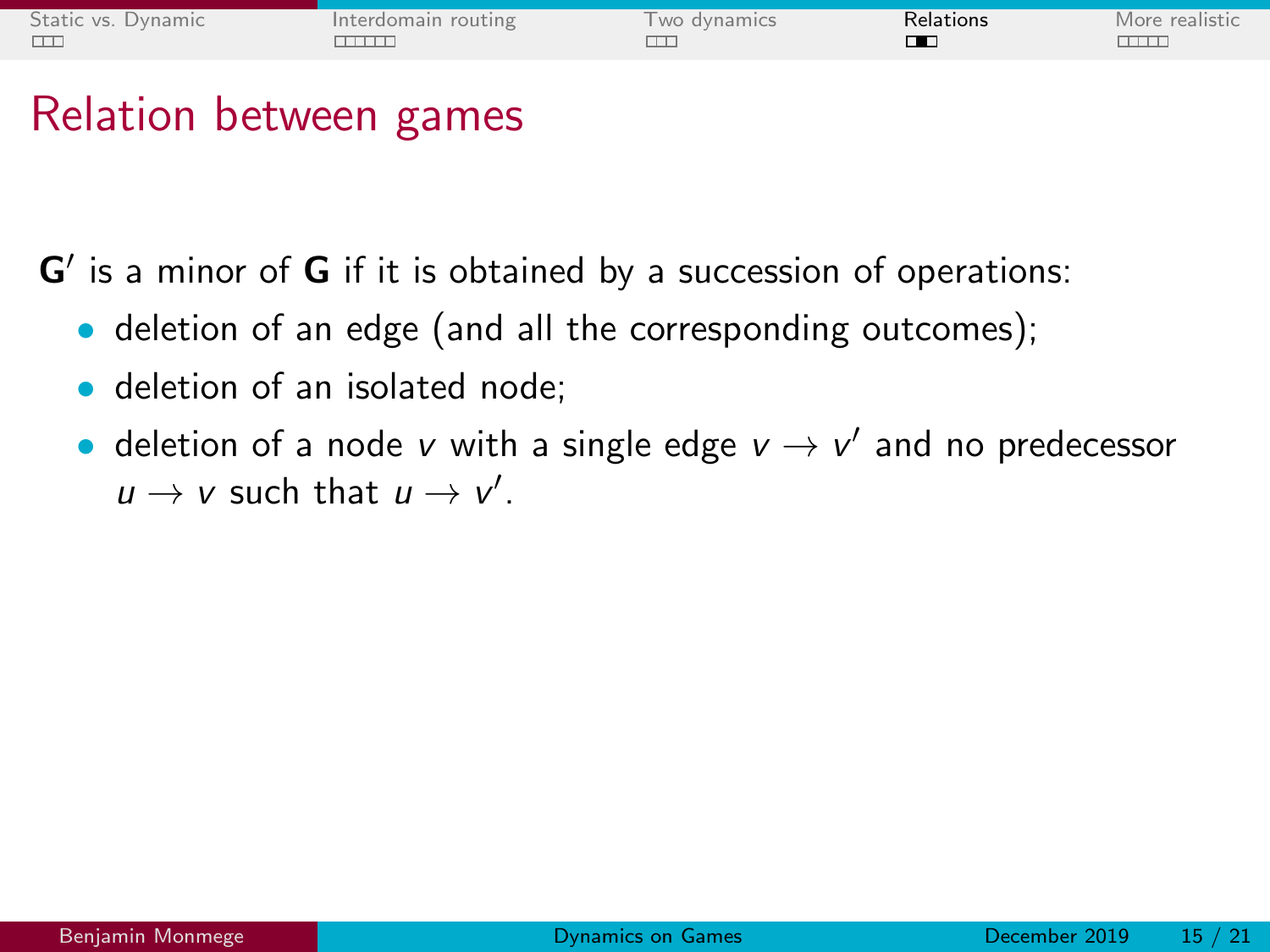| Static vs. Dynamic<br>Relations<br>Interdomain routing<br>wo dynamics<br>$\Box$ |  |  |  | More realistic |
|---------------------------------------------------------------------------------|--|--|--|----------------|
|---------------------------------------------------------------------------------|--|--|--|----------------|

### Relation between games

 $G'$  is a minor of  $G$  if it is obtained by a succession of operations:

- deletion of an edge (and all the corresponding outcomes);
- deletion of an isolated node:
- deletion of a node v with a single edge  $v \rightarrow v'$  and no predecessor  $u \rightarrow v$  such that  $u \rightarrow v'$ .

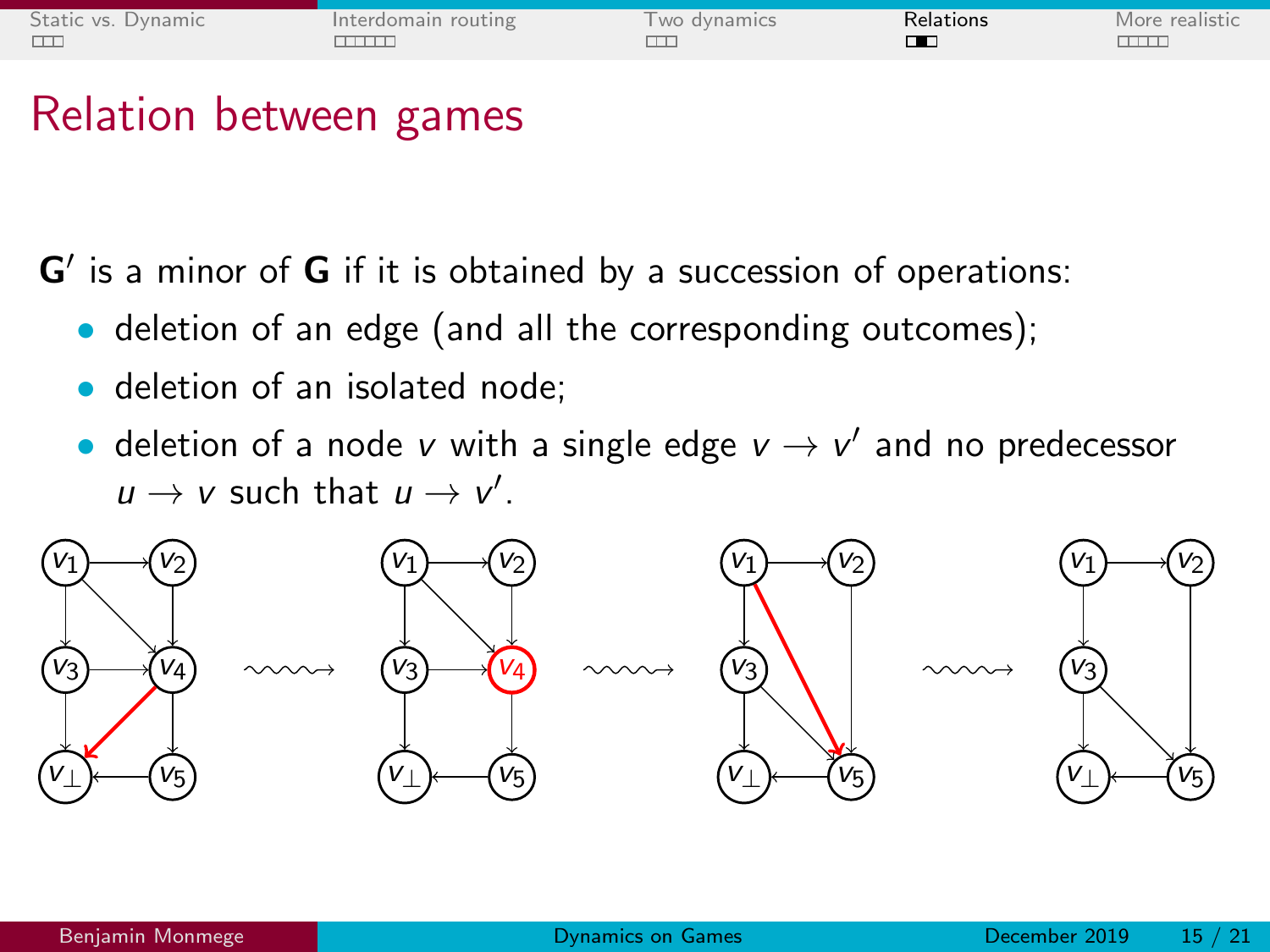| Static vs. Dynamic | Interdomain routing | wo dynamics | Relations | More realistic |
|--------------------|---------------------|-------------|-----------|----------------|
|                    |                     |             |           |                |

### Relation between simulation and minor

#### Theorem

If  $G'$  is a minor of  $G$ , then  $G\langle\stackrel{\mathsf{P1}}{\longrightarrow}\rangle$  simulates  $G'\langle\stackrel{\mathsf{P1}}{\longrightarrow}\rangle$ . In particular, if  $\stackrel{\mathsf{P1}}{\rightarrow}$ terminates for  $G$ , it terminates for  $G'$  too.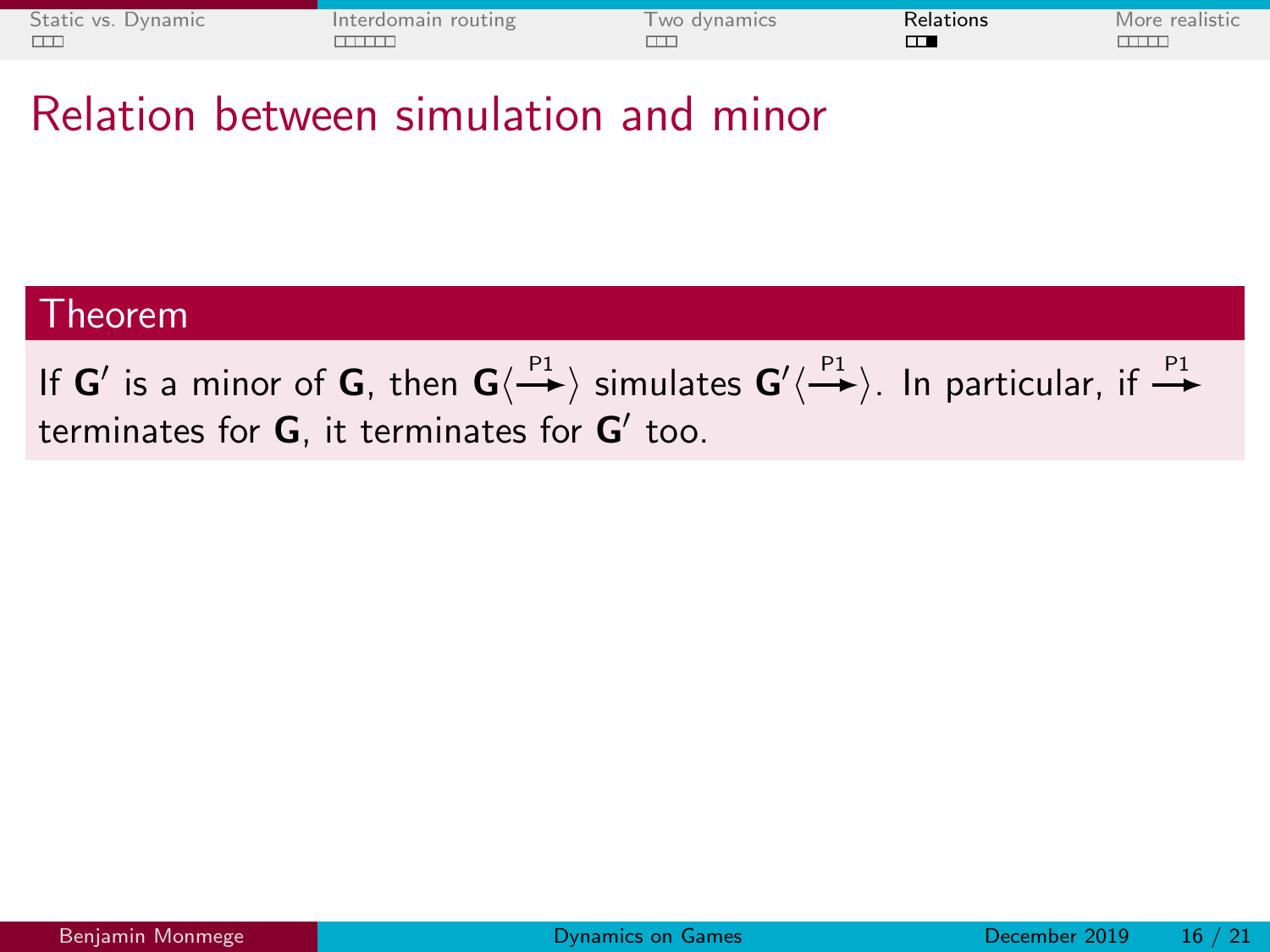| Static vs. Dynamic | Interdomain routing | Two dynamics | Relations | More realistic |
|--------------------|---------------------|--------------|-----------|----------------|
|                    |                     |              |           |                |

### Relation between simulation and minor

#### Theorem

If  $G'$  is a minor of  $G$ , then  $G\langle\stackrel{\mathsf{P1}}{\longrightarrow}\rangle$  simulates  $G'\langle\stackrel{\mathsf{P1}}{\longrightarrow}\rangle$ . In particular, if  $\stackrel{\mathsf{P1}}{\rightarrow}$ terminates for  $G$ , it terminates for  $G'$  too.

#### **Theorem**

If  $G'$  is a minor of  $G$ , then  $G\langle\stackrel{PC}{\longrightarrow}\rangle$  simulates  $G'\langle\stackrel{PC}{\longrightarrow}\rangle$ . In particular, if  $\stackrel{PC}{\longrightarrow}$ terminates for  $G$ , it terminates for  $G'$  too.

Remark:  $\mathsf{G}\langle \stackrel{\mathsf{P1}}{\to} \rangle \sqsubseteq \mathsf{G}\langle \stackrel{\mathsf{PC}}{\to} \rangle$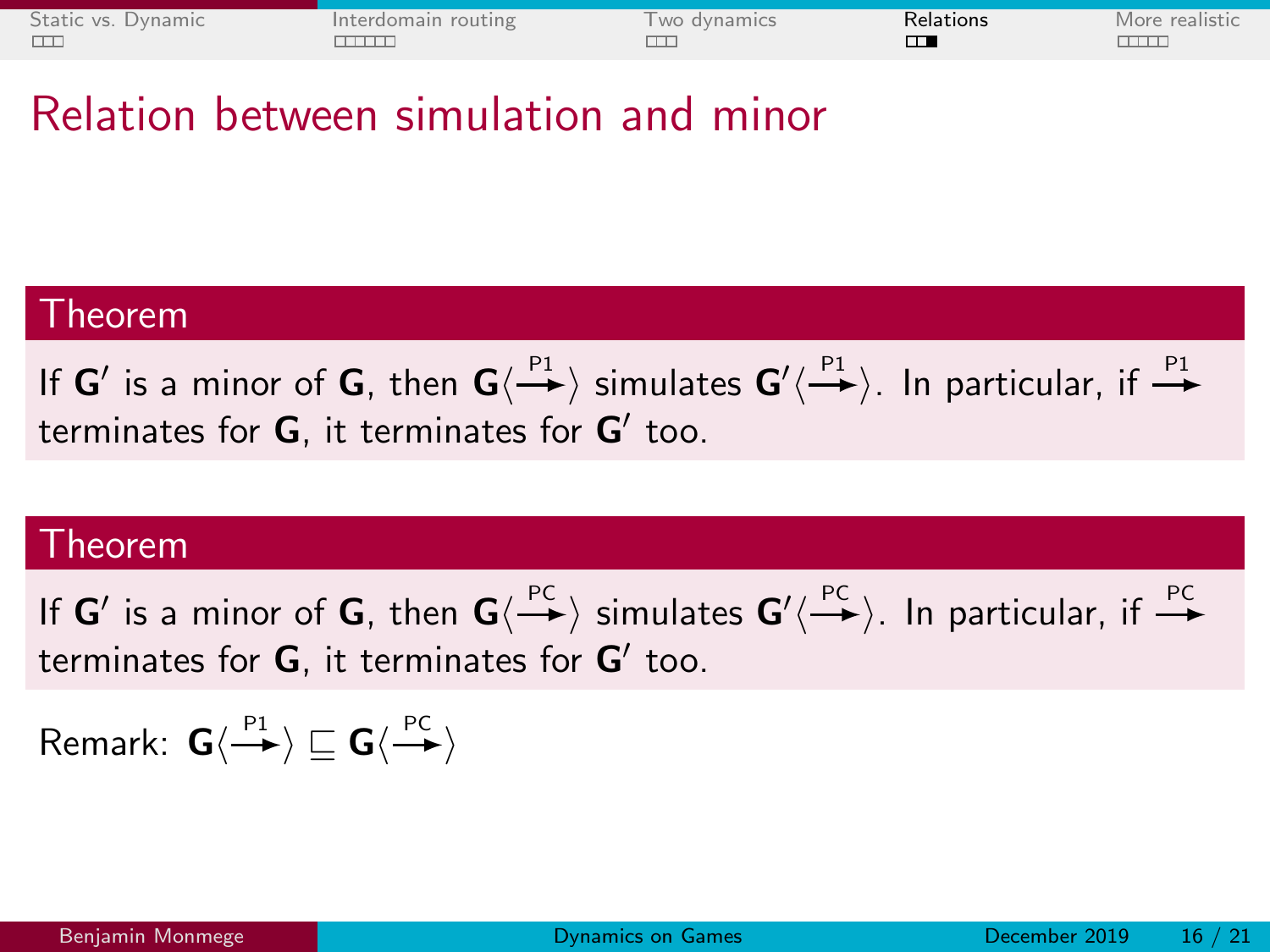<span id="page-34-0"></span>

| Static vs. Dynamic | Interdomain routing | wo dynamics | Relations | More realistic |
|--------------------|---------------------|-------------|-----------|----------------|
|                    |                     |             |           | <b>ALL THE</b> |

## More realistic conditions

### Adding fairness

- **T**ermination might be too strong to ask in interdomain routing...
- Every router that wants to change its decision will have the opportunity to do it in the future...
- **Study of fair termination**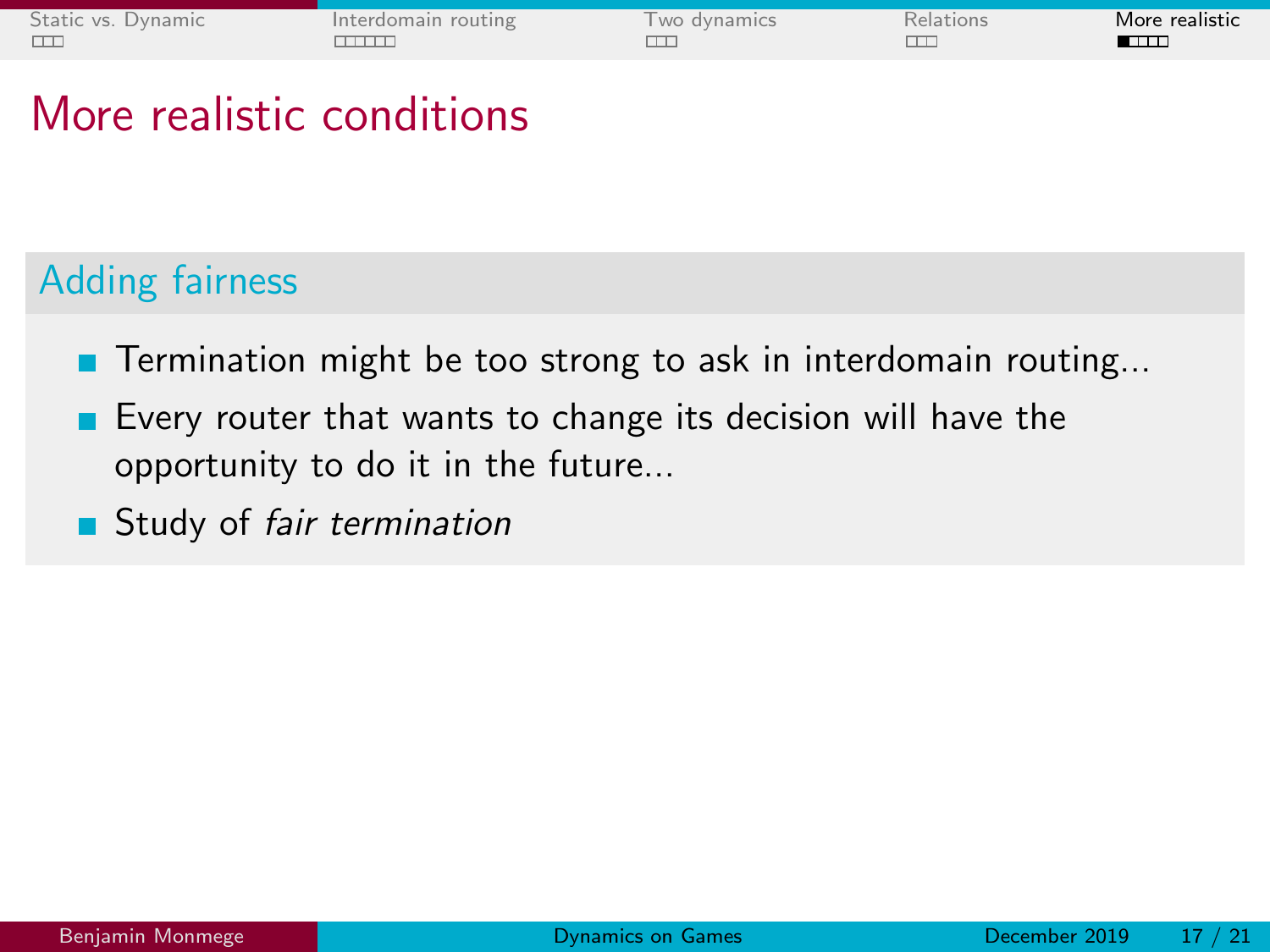| Static vs. Dynamic | Interdomain routing | wo dynamics | Relations | More realistic |
|--------------------|---------------------|-------------|-----------|----------------|
|                    |                     |             |           |                |

## More realistic conditions

### Adding fairness

- **T**ermination might be too strong to ask in interdomain routing...
- Every router that wants to change its decision will have the opportunity to do it in the future...
- **Study of fair termination**

### More realistic dynamics

Consider best reply variants  $\stackrel{bP1}{\rightarrow}$  and  $\stackrel{bPC}{\rightarrow}$  of the two dynamics, where each player that modifies its strategy changes in the best possible way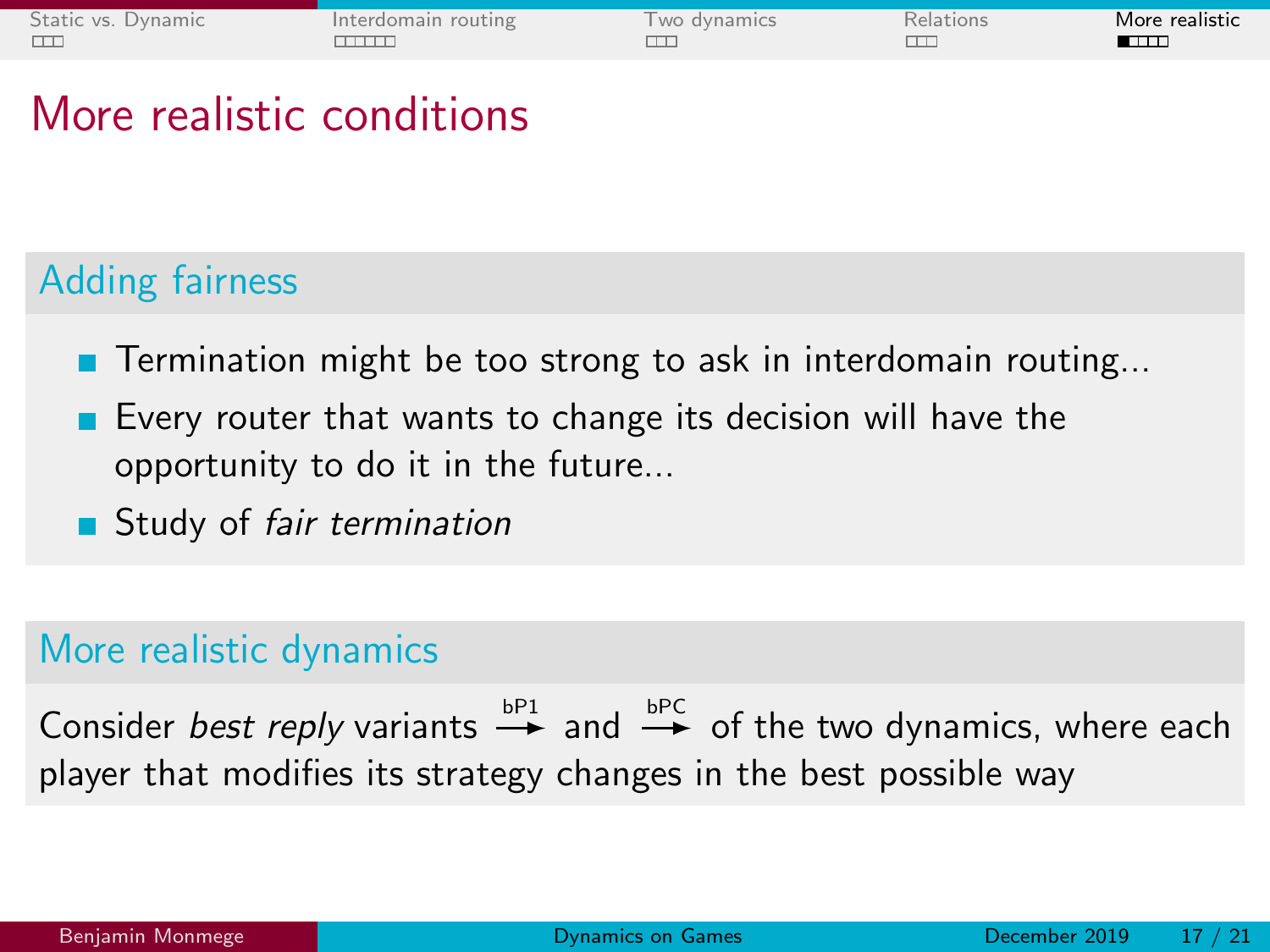| Static vs. Dynamic | Interdomain routing | wo dynamics | Relations | More realistic<br>┳ |
|--------------------|---------------------|-------------|-----------|---------------------|
|                    |                     |             |           |                     |

## What results?

### Previous theorem

If **G'** is a minor of **G**, then  $G\langle \stackrel{PC}{\longrightarrow} \rangle$  simulates  $G'\langle \stackrel{PC}{\longrightarrow} \rangle$ . In particular, if  $\stackrel{PC}{\longrightarrow}$ terminates for  $G$ , it terminates for  $G'$  too.

- Becomes false for best reply dynamics  $\stackrel{bP1}{\rightarrow}$  and  $\stackrel{bPC}{\rightarrow}$ : the best reply dynamics could terminate in  $G$  but not in the minor  $G'$
- **Does not apply to fair termination: the dynamics could fairly** terminate for **G** (and not *terminate*) but not for  $G'$
- The reciprocal does not hold...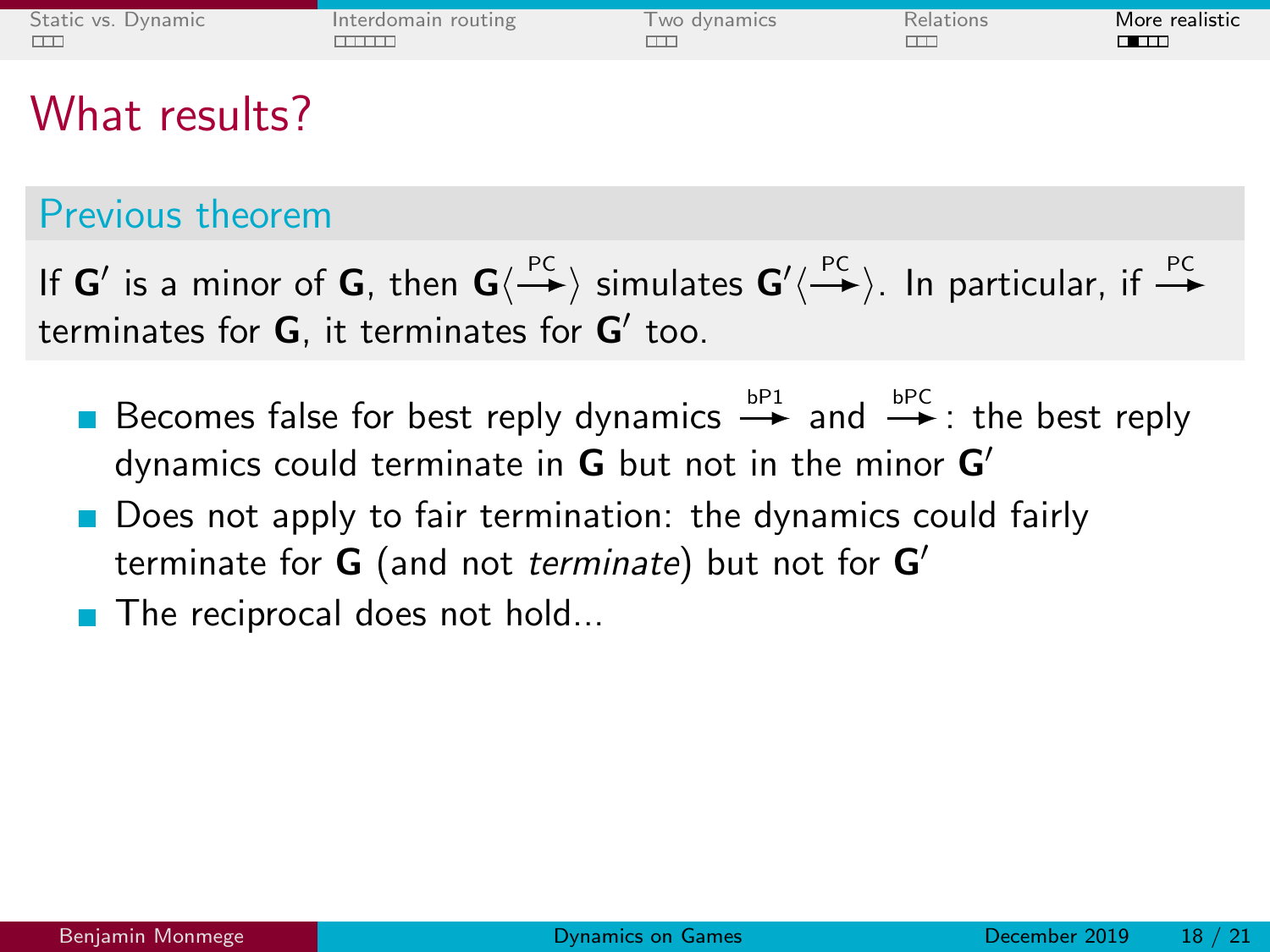| <b>ТПТ.</b> | Static vs. Dynamic | Interdomain routing | wo dynamics | Relations | More realistic |
|-------------|--------------------|---------------------|-------------|-----------|----------------|
|-------------|--------------------|---------------------|-------------|-----------|----------------|

## What results?

### Previous theorem

If **G'** is a minor of **G**, then  $G\langle \stackrel{PC}{\longrightarrow} \rangle$  simulates  $G'\langle \stackrel{PC}{\longrightarrow} \rangle$ . In particular, if  $\stackrel{PC}{\longrightarrow}$ terminates for  $G$ , it terminates for  $G'$  too.

- Becomes false for best reply dynamics  $\stackrel{bP1}{\rightarrow}$  and  $\stackrel{bPC}{\rightarrow}$ : the best reply dynamics could terminate in  $G$  but not in the minor  $G'$
- Does not apply to fair termination: the dynamics could fairly terminate for **G** (and not *terminate*) but not for  $G'$
- $\blacksquare$  The reciprocal does not hold...

#### Theorem

If  $G'$  is a *dominant minor* of  $G$ , then  $\stackrel{\text{bPC}}{\longrightarrow} / \stackrel{\text{bP1}}{\longrightarrow}$  fairly terminates for  $G$  if and only if it fairly terminates for  $G'$ .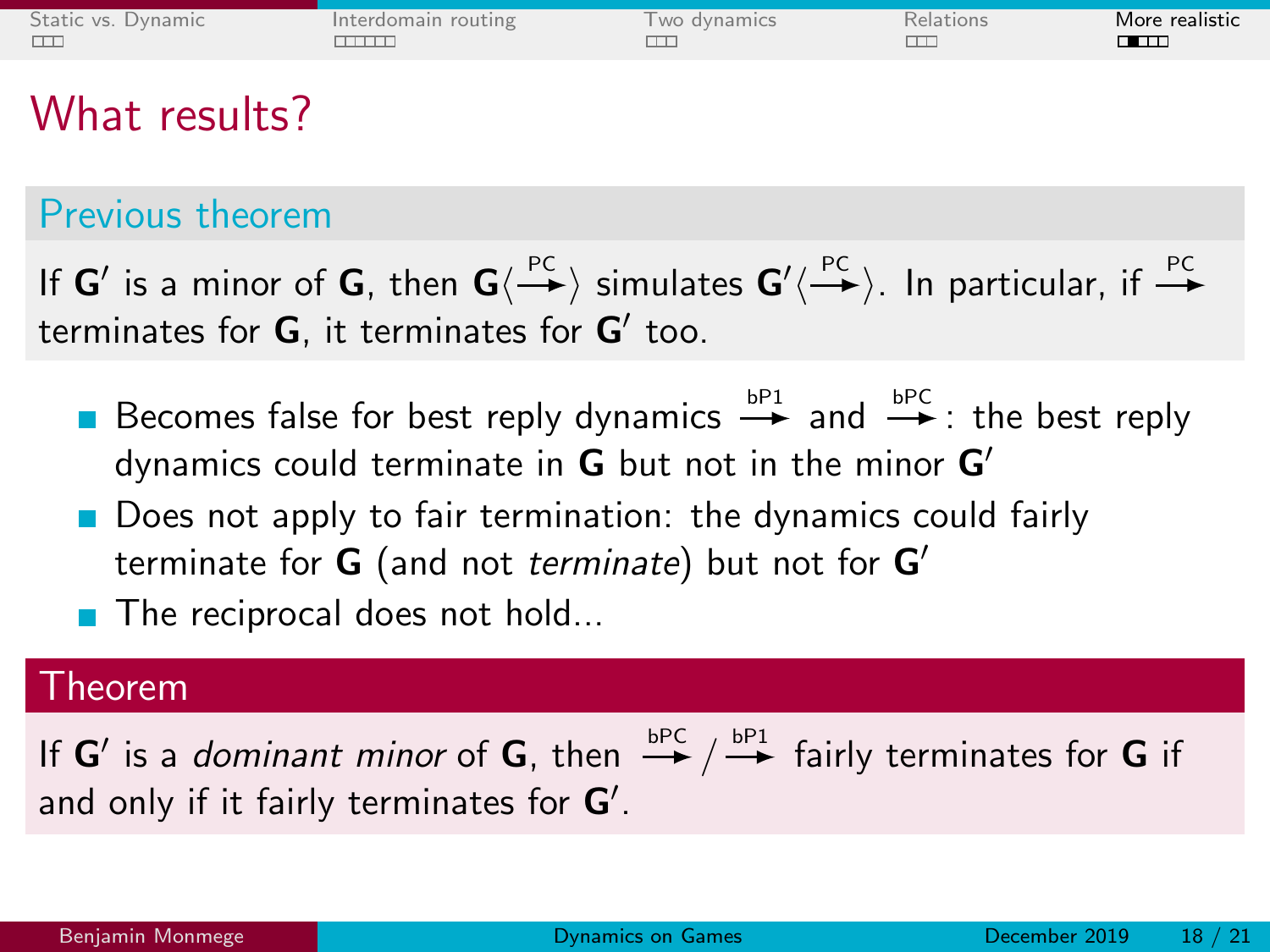| <b>ТПТ.</b> | Static vs. Dynamic | Interdomain routing | wo dynamics | Relations | More realistic |
|-------------|--------------------|---------------------|-------------|-----------|----------------|
|-------------|--------------------|---------------------|-------------|-----------|----------------|

## What results?

### Previous theorem

If **G'** is a minor of **G**, then  $G\langle \stackrel{PC}{\longrightarrow} \rangle$  simulates  $G'\langle \stackrel{PC}{\longrightarrow} \rangle$ . In particular, if  $\stackrel{PC}{\longrightarrow}$ terminates for  $G$ , it terminates for  $G'$  too.

- Becomes false for best reply dynamics  $\stackrel{bP1}{\rightarrow}$  and  $\stackrel{bPC}{\rightarrow}$ : the best reply dynamics could terminate in  $G$  but not in the minor  $G'$
- Does not apply to fair termination: the dynamics could fairly terminate for **G** (and not *terminate*) but not for  $G'$
- $\blacksquare$  The reciprocal does not hold...

#### Theorem

If  $G'$  is a *dominant minor* of  $G$ , then  $\stackrel{\text{bPC}}{\longrightarrow} / \stackrel{\text{bP1}}{\longrightarrow}$  fairly terminates for  $G$  if and only if it fairly terminates for  $G'$ .

Use of simulations that are partially invertible...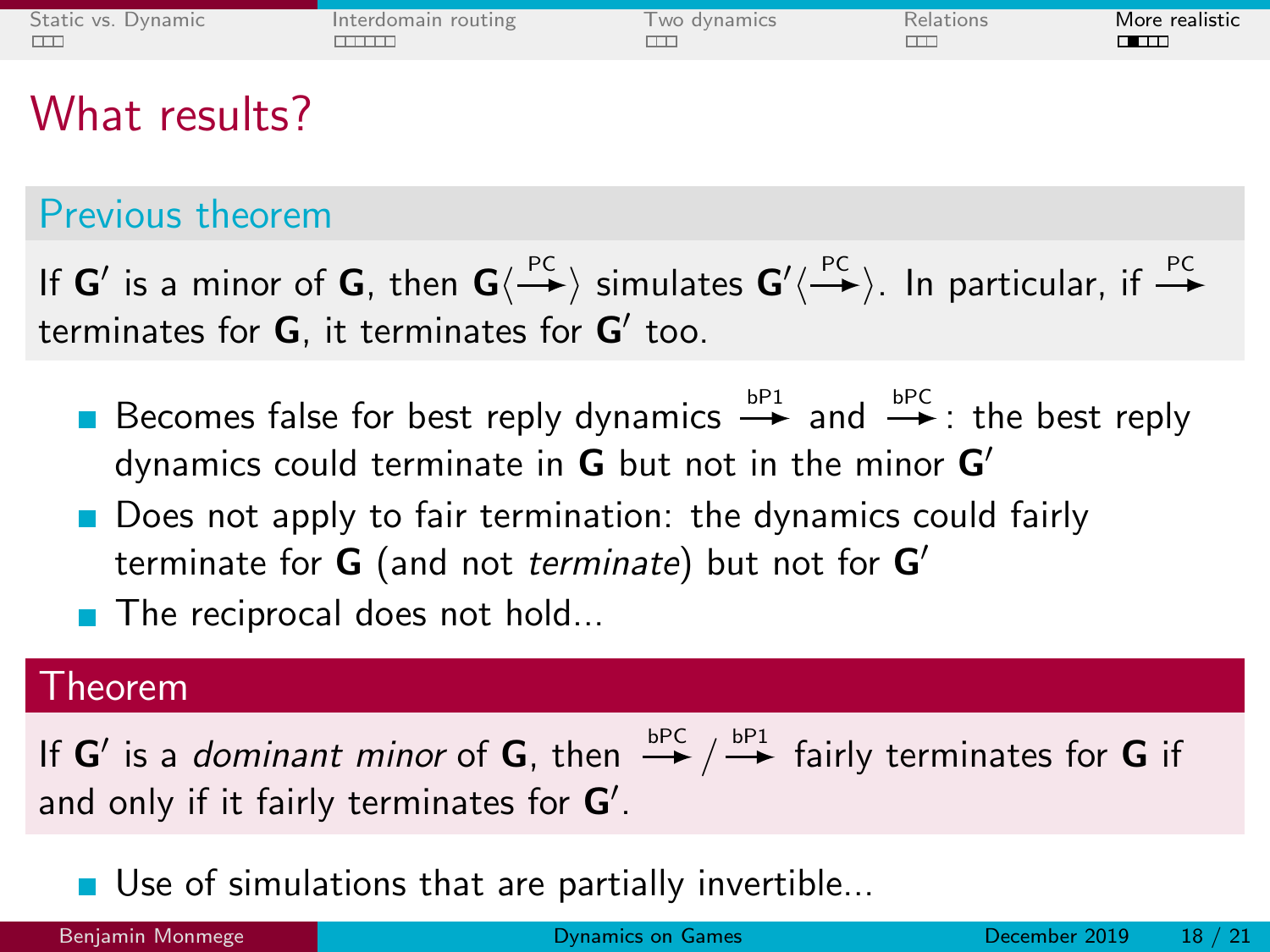| Interdomain routing<br>wo dynamics<br>Relations | Static vs. Dynamic |  |  |  | More realistic |
|-------------------------------------------------|--------------------|--|--|--|----------------|
|-------------------------------------------------|--------------------|--|--|--|----------------|

Application to interdomain routing

**Particular case of game with one target for all players (reachability** game) and players owning a single node (router)

### Theorem [Sami, Shapira, Zohar, 2009]

If G is a one-target game for which  $\stackrel{\text{bPC}}{\rightarrow}$  fairly terminates, that it has exactly one *equilibrium*.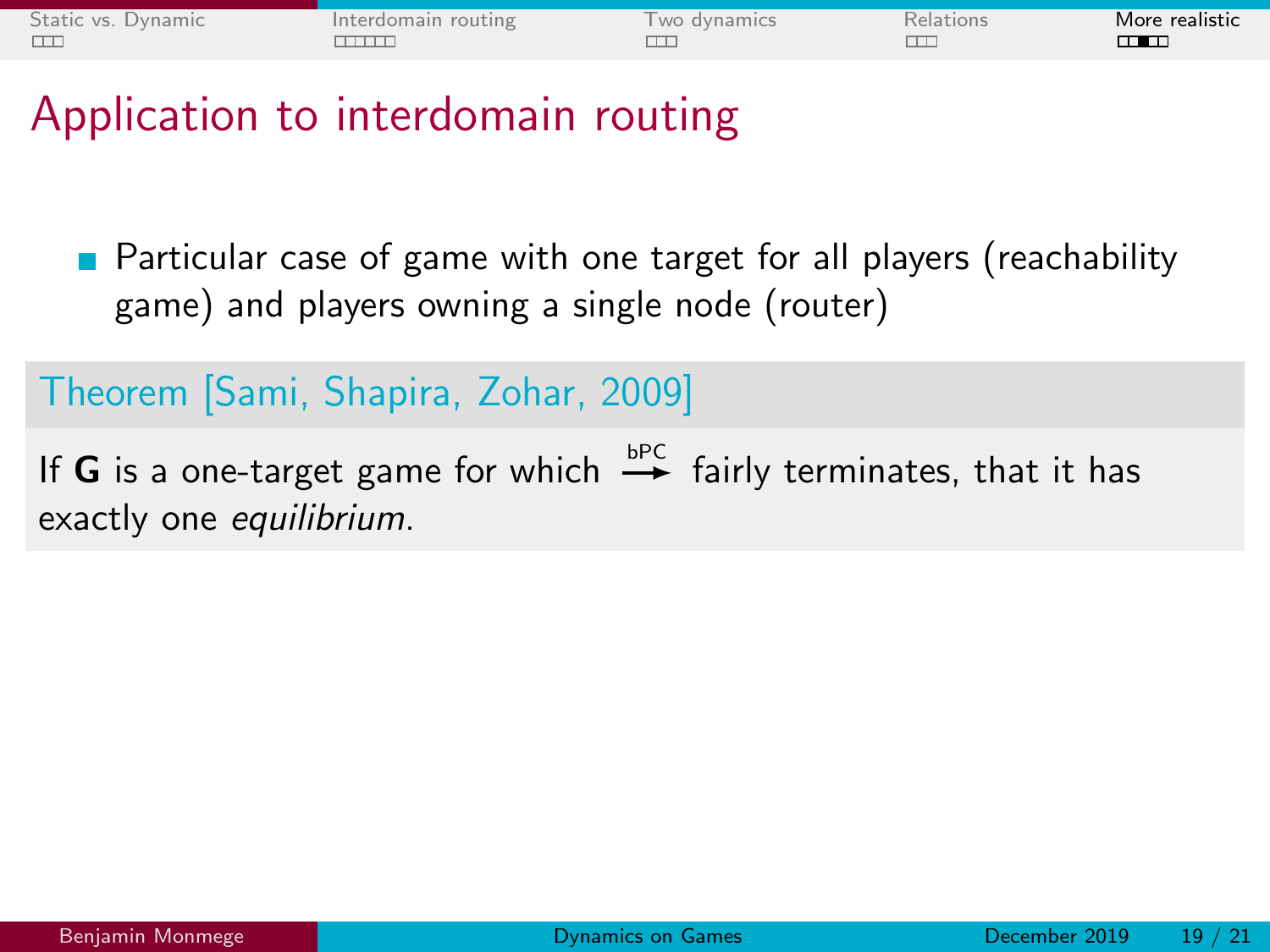| Interdomain routing<br>wo dynamics<br>Relations | Static vs. Dynamic |  |  |  | More realistic |
|-------------------------------------------------|--------------------|--|--|--|----------------|
|-------------------------------------------------|--------------------|--|--|--|----------------|

Application to interdomain routing

**Particular case of game with one target for all players (reachability** game) and players owning a single node (router)

### Theorem [Sami, Shapira, Zohar, 2009]

If G is a one-target game for which  $\stackrel{\text{bPC}}{\rightarrow}$  fairly terminates, that it has exactly one *equilibrium*.

### Theorem [Griffin, Shepherd, Wilfong, 2002]

There exists a pattern, called dispute wheel, that is a "circular set of conflicting rankings between nodes" such that if  $G$  is a one-target game that has no dispute wheels, then  $\stackrel{\text{bpc}}{\rightarrow}$  fairly terminates.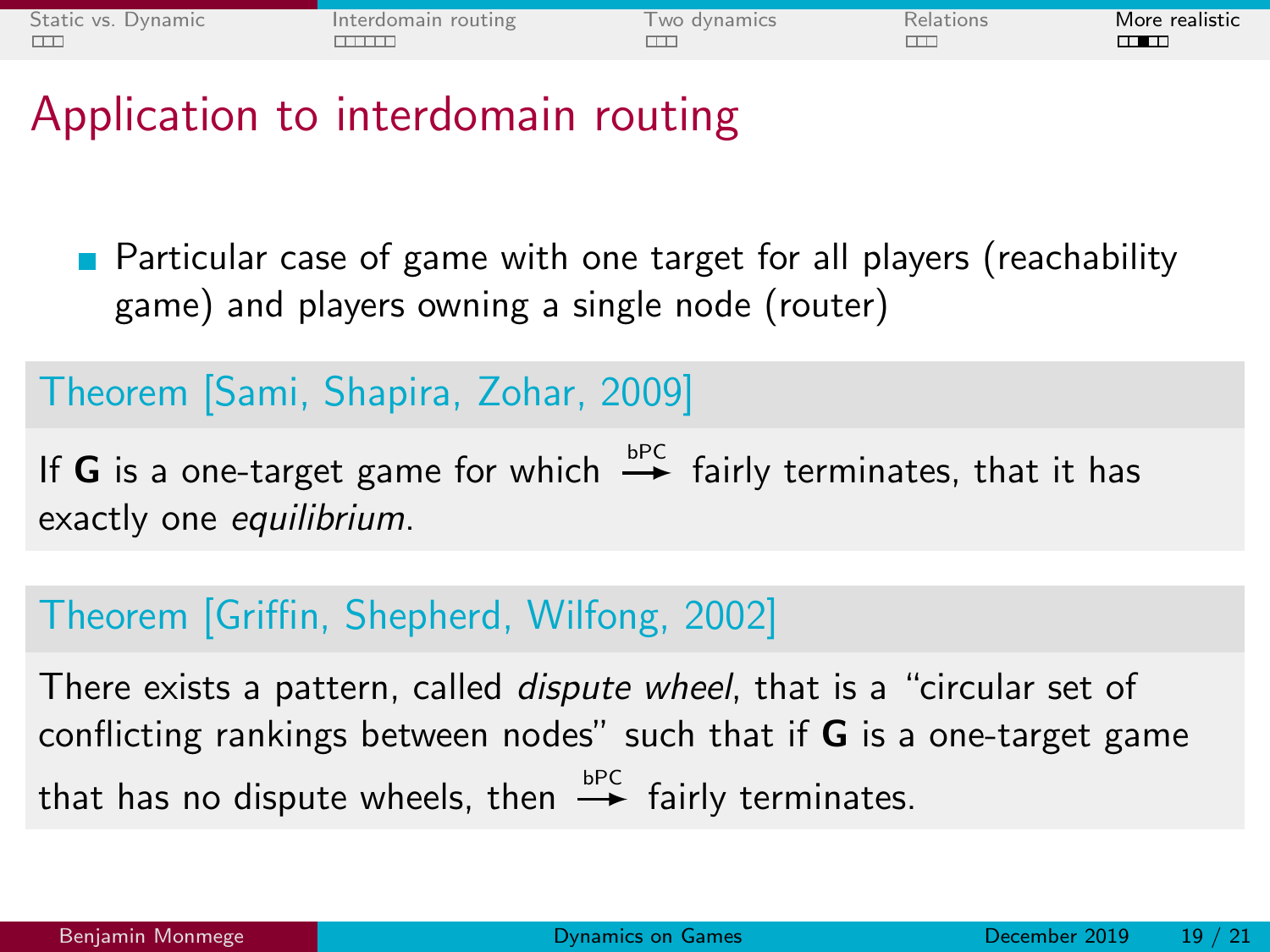| Static vs. Dynamic<br>Interdomain routing | wo dynamics | Relations | More realistic<br>╥┲ |
|-------------------------------------------|-------------|-----------|----------------------|
|-------------------------------------------|-------------|-----------|----------------------|

## Application to interdomain routing

#### Theorem

- There exists a stronger pattern, called *strong dispute wheel*, such that if  $\stackrel{PC}{\rightarrow}$  terminates for **G**, then **G** has no strong dispute wheel.
- **Moreover, if two paths having the same next-step are equivalent in** the preferences (locality condition), then  $\stackrel{PC}{\rightarrow}$  fairly terminates for **G** if and only if **G** has no strong dispute wheel.
- **Finding a strong dispute wheel in G** can be tested by searching whether **G** contains the following game as a minor:

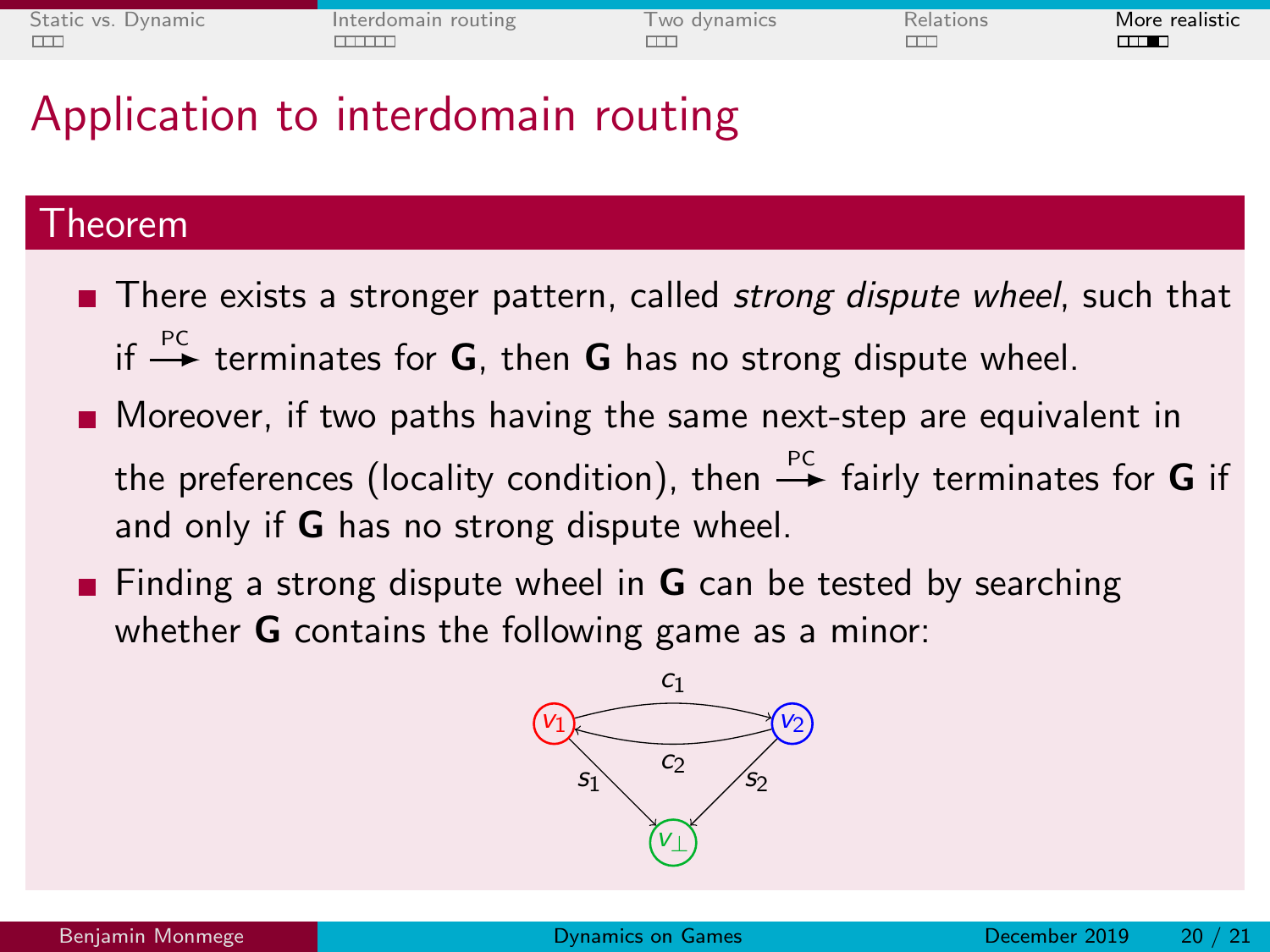| Static vs. Dynamic | Interdomain routing | wo dynamics | <i><b>Relations</b></i> | More realistic |
|--------------------|---------------------|-------------|-------------------------|----------------|
|                    |                     |             |                         |                |

# Summary

- Looking for equilibria in dynamics of n-player games
- Different possible dynamics
- Conditions for (fair) termination
- Use of game minors and graph simulations  $\blacksquare$
- In the article, non-positional strategies are also considered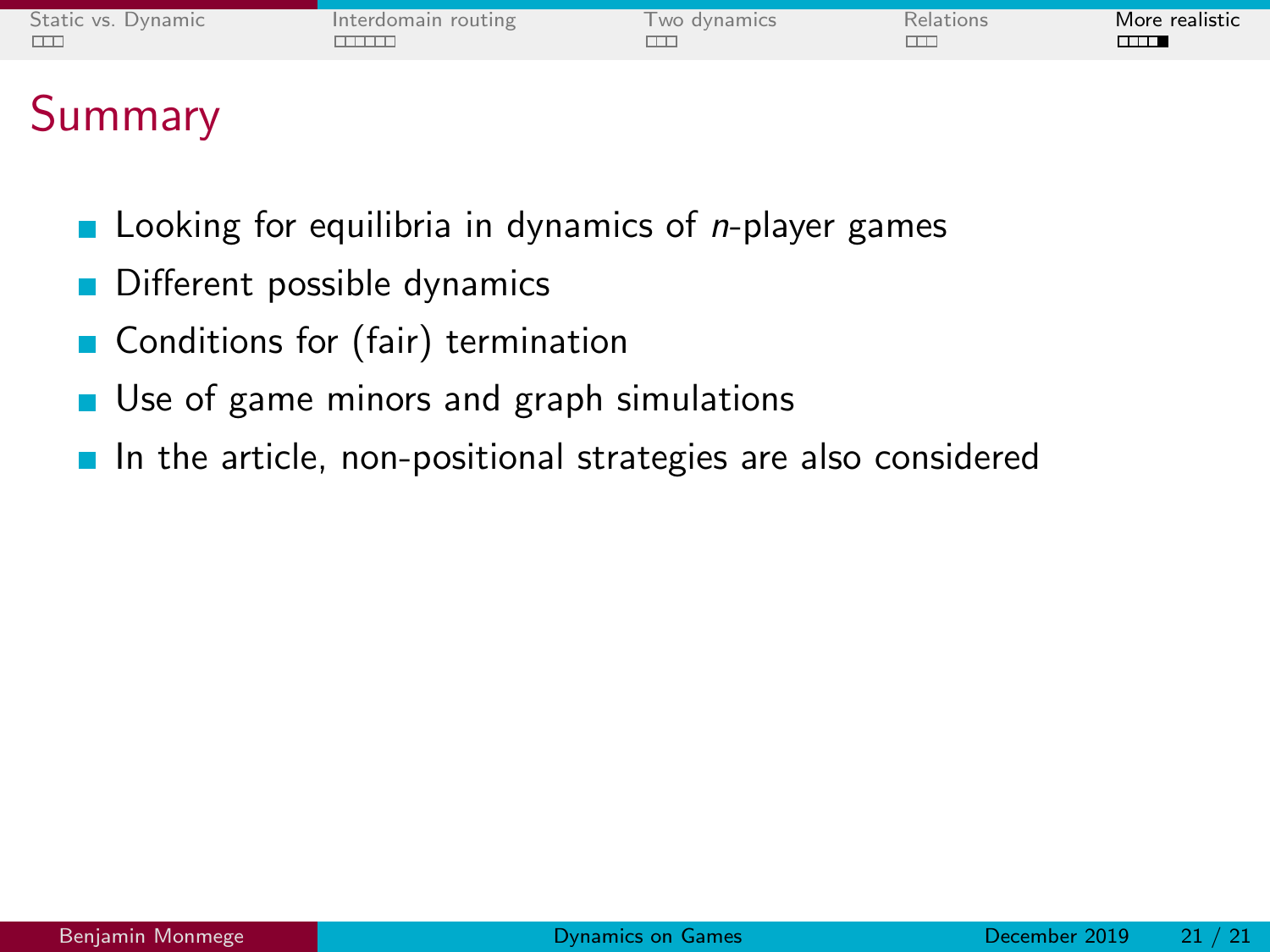| Static vs. Dynamic | Interdomain routing | wo dynamics | <i><b>Relations</b></i> | More realistic<br><b>TITT</b> |
|--------------------|---------------------|-------------|-------------------------|-------------------------------|
|                    |                     |             |                         |                               |

# Summary

- Looking for equilibria in dynamics of n-player games
- Different possible dynamics
- Conditions for (fair) termination
- Use of game minors and graph simulations
- $\blacksquare$  In the article, non-positional strategies are also considered

### **Perspectives**

- **Still open to find a forbidden pattern/minor for fair termination of**  $b^{PCC}$  in one-target games
	-
- **Consider games with imperfect information: model of malicious router**
- A better model of asynchronicity?
- Model fairness using probabilities?